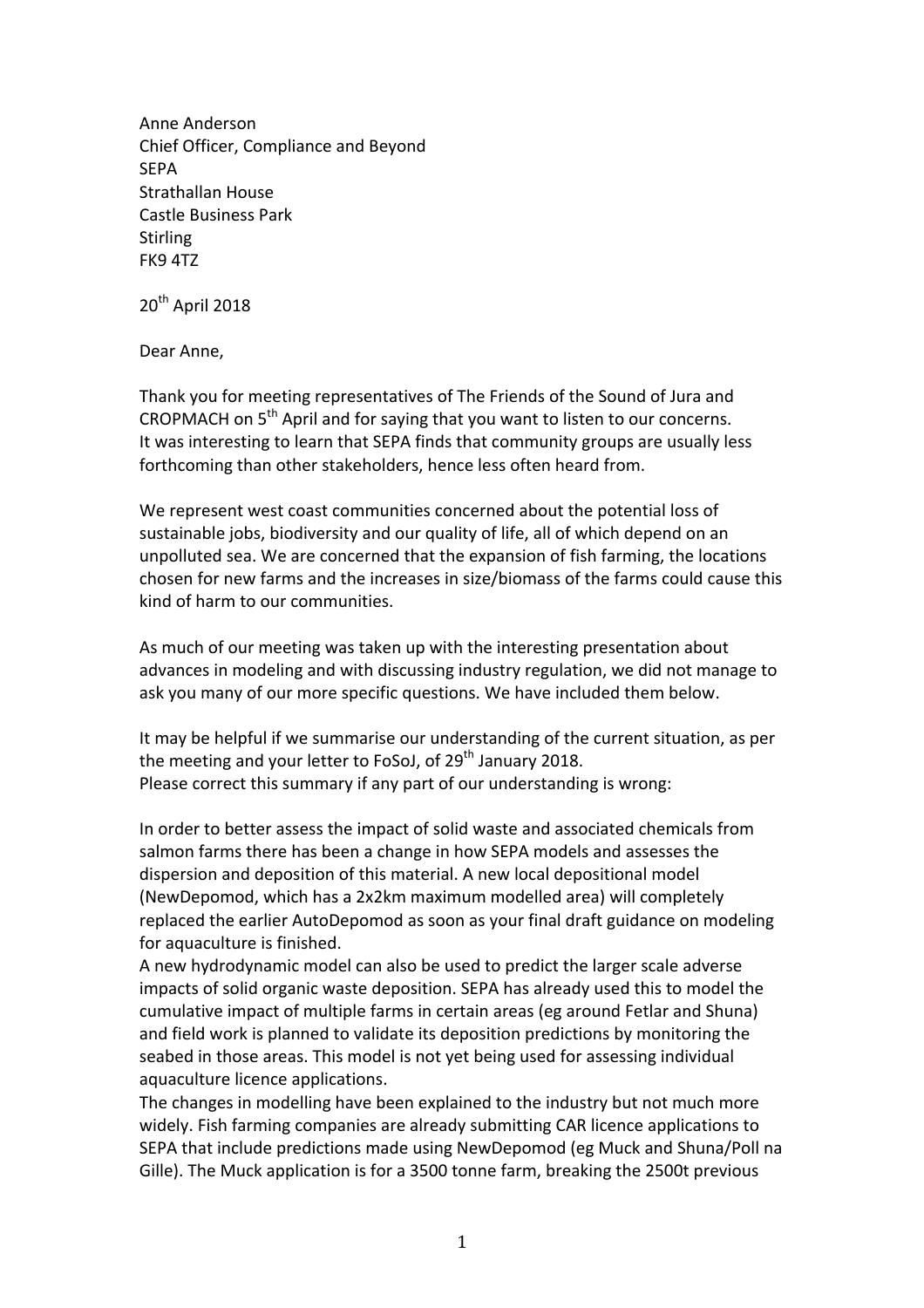biomass cap. We note that the CAR applications for Muck and Poll na Gille include both NewDepomod and AutoDepomod modeling reports.

An application to expand a fish farm at Shuna to 3500 tonnes has been submitted to Argyll and Bute council and similar plans are in discussion for N Carradale. Despite these changes the public have not been allowed to see SEPA's new final draft guidelines for modelling the environmental impacts of farms of this or any other size.

Your letter confirms that SEPA has ignored and continues to ignore the dispersion and impact of solid waste outside AutoDepomod's modelled area of 1x1km. Mr A'Hearn's recent reply to Mr Dey (convenor of the ECCLR Committee - letter on the ECCLR committee salmon inquiry webpage) shows that SEPA is confident that this exported waste does not adversely affect the seabed elsewhere, because:

#### *'The basis of our current approach is to:*

*…b) prevent impacts occurring beyond the allowed zone of impact in vicinity of the cages.'* However, a significant revelation of SEPA's latest large-scale hydrodynamic modeling is that areas of seabed very far from fish farms are being adversely impacted by the cumulative waste from multiple farms. Clearly the present regime of monitoring and data analysis has been inadequate to pick this up.

The present consenting regime takes no account of these impacts.

The paucity of SEPA's monitoring data is striking in other respects too: It is clear from the SAMS *NewDepomod Final Report* that SEPA's routinely collected environmental data (mostly self-monitored by fish farms) has proved inadequate for testing NewDepomod. Only 6 sites had the extra data this required.

The SARF098 PAMP2 study also showed that the routinely collected environmental data held by SEPA was inadequate for assessing the impact of emamectin benzoate on benthic animals. Only the existence of additional data collected at some sites in Shetland made this possible.

An internal SEPA emamectin benzoate *Options Paper* (D. Sinclair), released under FOI, also makes it clear that SEPA has not routinely analysed the monitoring data it does hold on EMB use and animal abundance and diversity on the seabed, to spot large scale patterns of change. It said:

*'SEPA is justifiably proud of the approaches which have been developed to model the likely effects of sea louse medicines to enable them to be released while ensuring environmental protection and generally. To date effects such as those described in*  SARF098 have not been evident, indeed, as discussed above, the original PAMP report *demonstrated no detectable effects from the use of these medicines. In part though this is down to our not having been in a position to undertake analysis of the data* that we hold and this could be seen as a significant failing on our part, especially in the light of anecdotal claims of impacts on crustacean fisheries.'

Many existing fish farms were consented using Autodepomod. Even with its conservative limits, the widely-acknowledged flaws in this model and the observed real-world evidence of adverse impacts on the seabed must make the safety of the licensed biomass questionable for many farms, especially at exposed sites, sites where the seabed is not flat, sites with high flow and sites with multiple farms. We appreciate that you say this model was never intended to make accurate predictions, only safe predictions, but we believe there is ample evidence that the model, and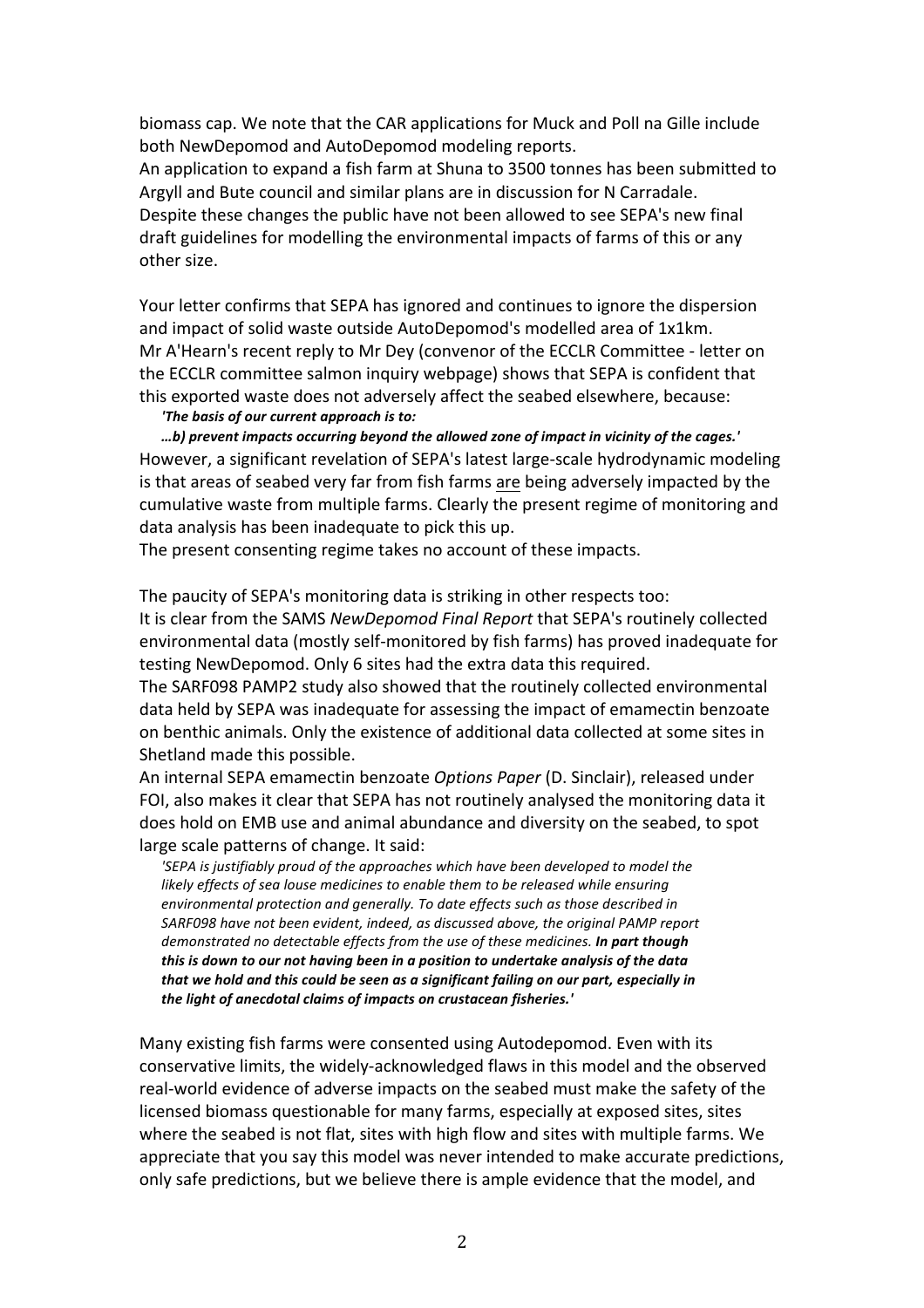the regulatory framework within which it is used, often has not and still does not even manage that.

We were glad to hear that compliance with CAR licence terms is improving. Even so, the public record shows that seabed impacts of waste and EMB very often breach these licensed levels. Mr A'Hearn letter to Mr Dey shows that in the three years to the end of 2017 there were 105 breaches of either seabed or EMB EQS levels among Scotland's c. 225 active salmon farms, and that when biomass was reduced at 42 of them, 20% have been slow to show signs of seabed health improvement. 20% more were fallowed anyway, and may damage the seabed again when production restarts, and c.33% have not reported yet, so may also still be doing harm.

Some operators seem to overstock cages on purpose (eg at Poll na Gille) and we have seen allegations that at least one company keeps two sets of books in order to hide its real stocking levels and chemical use from SEPA and FHI.

Indeed the EMB *Options Paper* suggests that SEPA also suspect this may happening: 'Clearly something has changed, possibly the higher levels of use currently observed are leading to an accumulation, **or the data on use provided by farmers is incomplete such that sites with apparent light use are actually subject to higher exposure levels**.'

Yet self-monitoring is still relied on and apparently will be in future, since Mr A'Hearn's letter to Graeme Dey shows that SEPA is considering backing down on doing all its own monitoring, under the DZR scheme. The reason given for this seems to be that moving monitoring equipment between farms would pose an infection risk, yet that is exactly what the industry's wellboats, thermolicer etc do at present.

There has been a leap in chemical usage, because disease is increasing and sea lice are evolving resistance (SAMS report and EMB *Options Paper*). At least one SEPA aquaculture specialist (EMB *Options Paper*) seems to believe that all aquaculture chemicals need to be reviewed. We are glad that SEPA is reviewing azamethiphos and hydrogen peroxide.

In addition to these impacts, the ECCLR committee's report makes it clear that sea lice from fish farms cannot be allowed to continue to impact wild salmonids. SEPA has a legal biodiversity duty here and a duty to apply the precautionary principle.

For these reasons we agree with ECCLRC that the existing regulatory regime is not working properly, so we were pleased to read in your letter and to hear at the meeting that SEPA plans to address some of these things in its new Sector Plan. In particular it is welcome news that SEPA will review every CAR licence. However the industry's ambitious plan for expansion is well underway. New fish farm and expansions are being granted rapidly, with more proposed every week. We do not feel that the existing regulatory framework is fit for the purpose of assessing or limiting the environmental impact of this expansion. The SAMS report highlights how little is known about the impact of fish farm waste and chemicals on Scottish marine species and habitats. The ECCLR committee report highlights that there seems to be little evidence that SEPA or other agencies are applying the precautionary principle in these circumstances.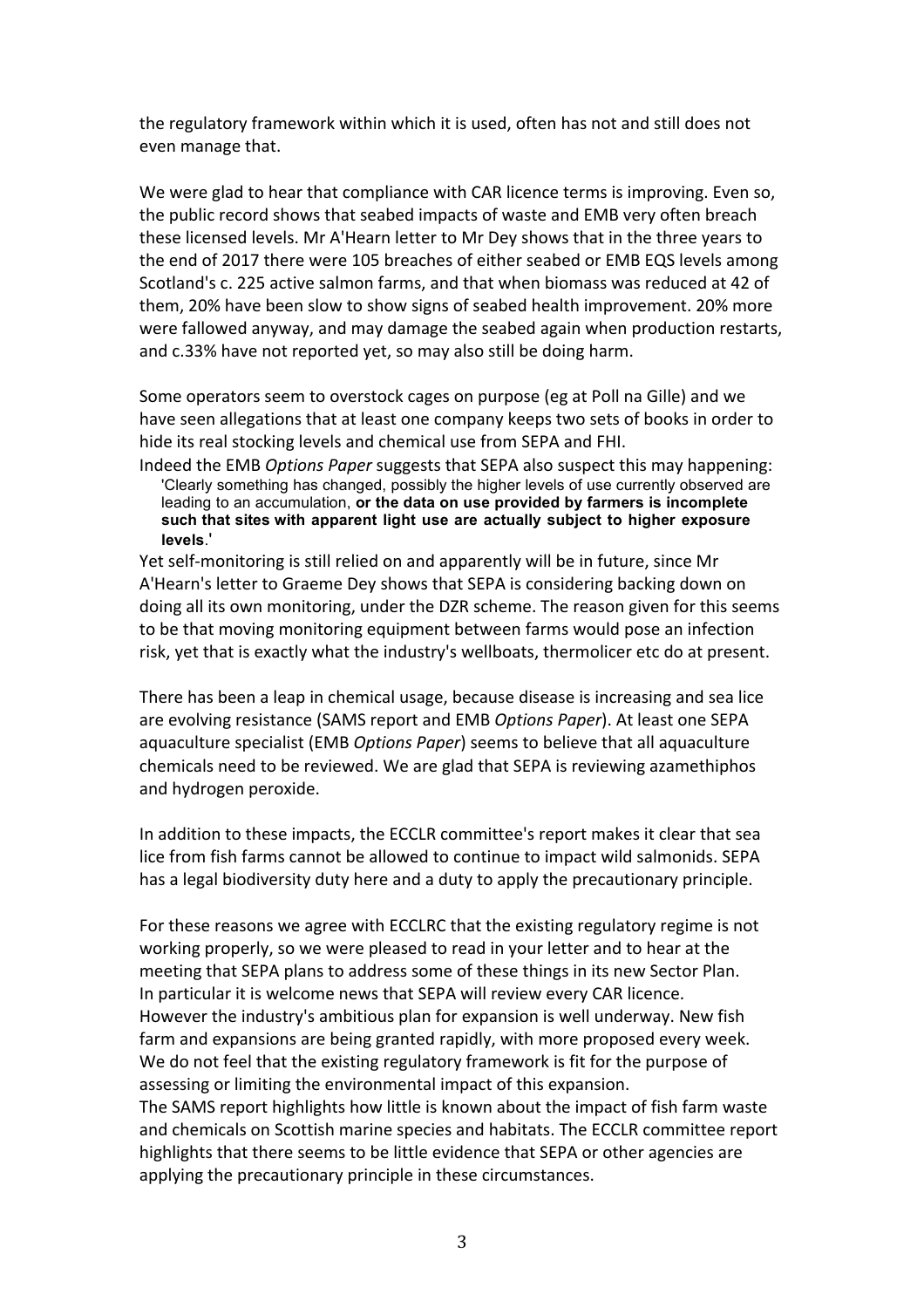At the RECC meeting on the 18<sup>th</sup> April Mark Harvey of H&IC said: *'Industry has set a challenge to double production but no-one knows the capacity of Scottish waters to absorb* that much', adding: 'it feels that we are 30 years too late. In 2018 we should have the answers. We are nowhere near.'

Asked whether anyone knew what the carrying capacity for fish farms is, SNH replied 'we are quite a long way from that'.

At our meeting you explained that any knowledge gap regarding the location of sensitive animals and habitats is SNH's and Marine Scotland's problem and that if they cannot supply accurate spatial information then the applicants must. This does not address the issue of the sensitivity of Scottish species, including mobile ones, to fish farm waste and chemicals.

The likely timescale for SEPA to do anything about these impacts is too long. If SEPA manages to review 80% of fish farm licences in the first year (perhaps 2019), then instigates enhanced monitoring where there are concerns, over the two year salmon production cycle, then analyses all the results; at least four years will have passed before there can be any changes to biomass or chemical use as a result of this review. By this time much of the sector's expansion will have been consented, including 3500 tonne and perhaps even larger farms. Meanwhile existing fish farms will be able to operate as before, and to expand under their existing licences, consented using AutoDepomod's inaccurate analysis of dispersion of waste and chemicals, while still allowing unlimited waste exports from their modelled domains.

It is clear from the recent SAMS report that the industry is polluting the sea as well as harming wild fish with sea lice, disease and gene introgression, and that it does not have the means to mitigate these problems at its existing size, let alone as it expands. For these reasons we believe it is irresponsible for SEPA to allow such rapid expansion of this industry when so little is known about the location of rare animals and habitats or about the thresholds for biological harm.

You explained that SEPA does not like the idea of a moratorium, presumably taking this to mean a halt to all fish farm production. You said a moratorium would preclude limiting the biomass of the most damaging existing farms. However, given that the Parliamentary Inquiry has yet to report and that there is a clear need to be precautionary, a moratorium on expansion seems both necessary and responsible. Such a moratorium need not prevent SEPA from taking action on farms that are polluting already, as demonstrated by Mr A'Hearn's letter to Mr Dey, which shows that biomass reductions can be applied now, as they have been to 42 licences in the most recent three-year period.

At the meeting we had hoped to be able to ask you specific questions about the following subjects:

- Why aquaculture seems to be subject to different conditions to other industries, regarding pollution.
- Modelling and consenting.
- Why there are such high levels of adverse impacts and so many breaches of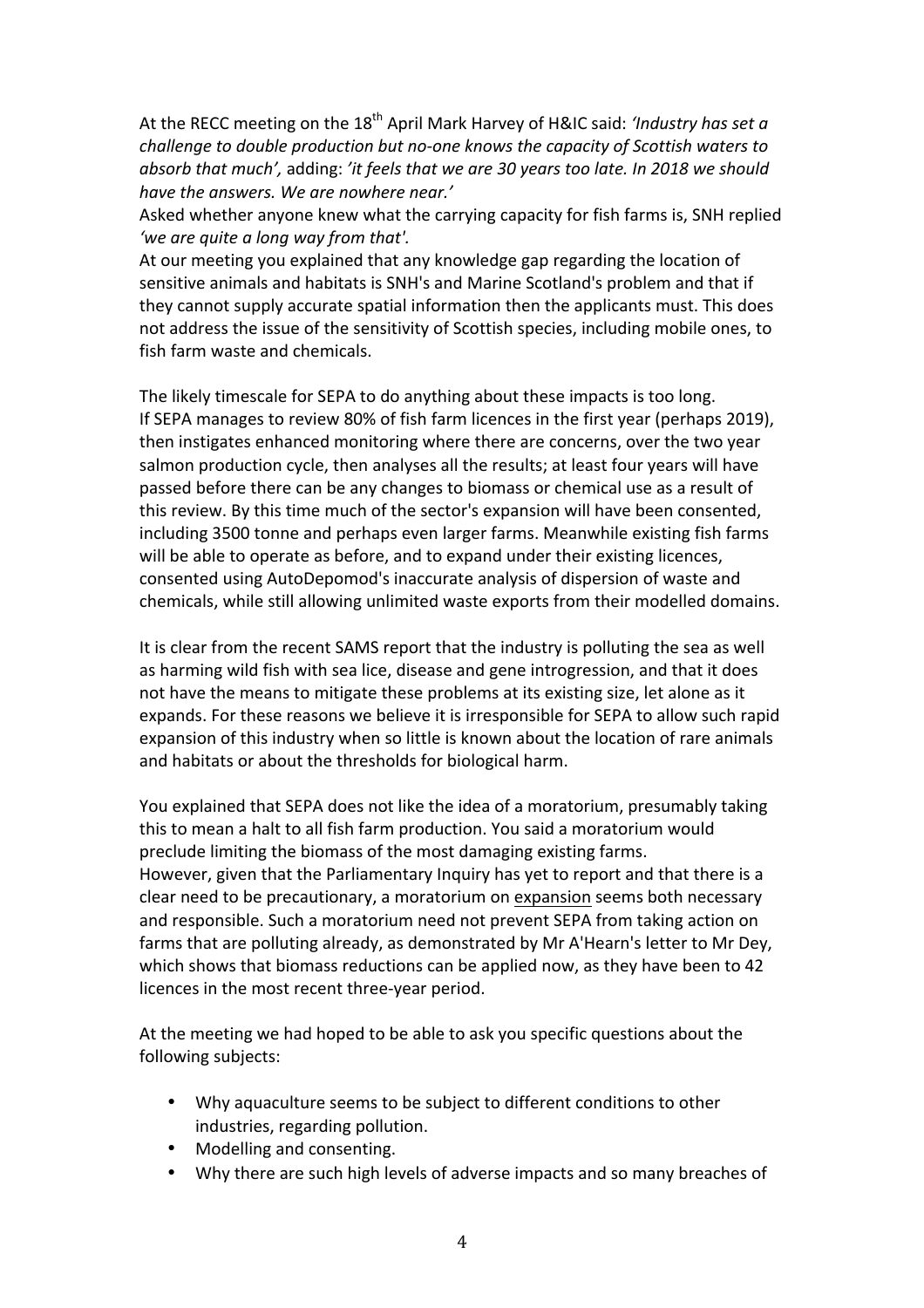compliance to licence terms.

- Why it has been hard for SEPA to detect emerging problems in the past.
- Why applications are already being considered by SEPA for 3500t farms. We dispute the assumption that more exposed sites will always be offshore.
- More about how SEPA fulfills its biodiversity duty and applies the precautionary principle to wild salmonids, commercial shellfish, MPAs, fixed and mobile PMFs, and elsewhere.
- What SFPA will do now.

There are a large number of questions below. Our iessincerely believe that a great deal rests on this. We are not trying to waste your time, but are asking in good faith, with a genuine concern about the answers.

We trust that you and your team will take our concerns seriously when answering these questions, as you have done to date.

Thank you, on behalf of the Friends of the Sound of Jura and CROMACH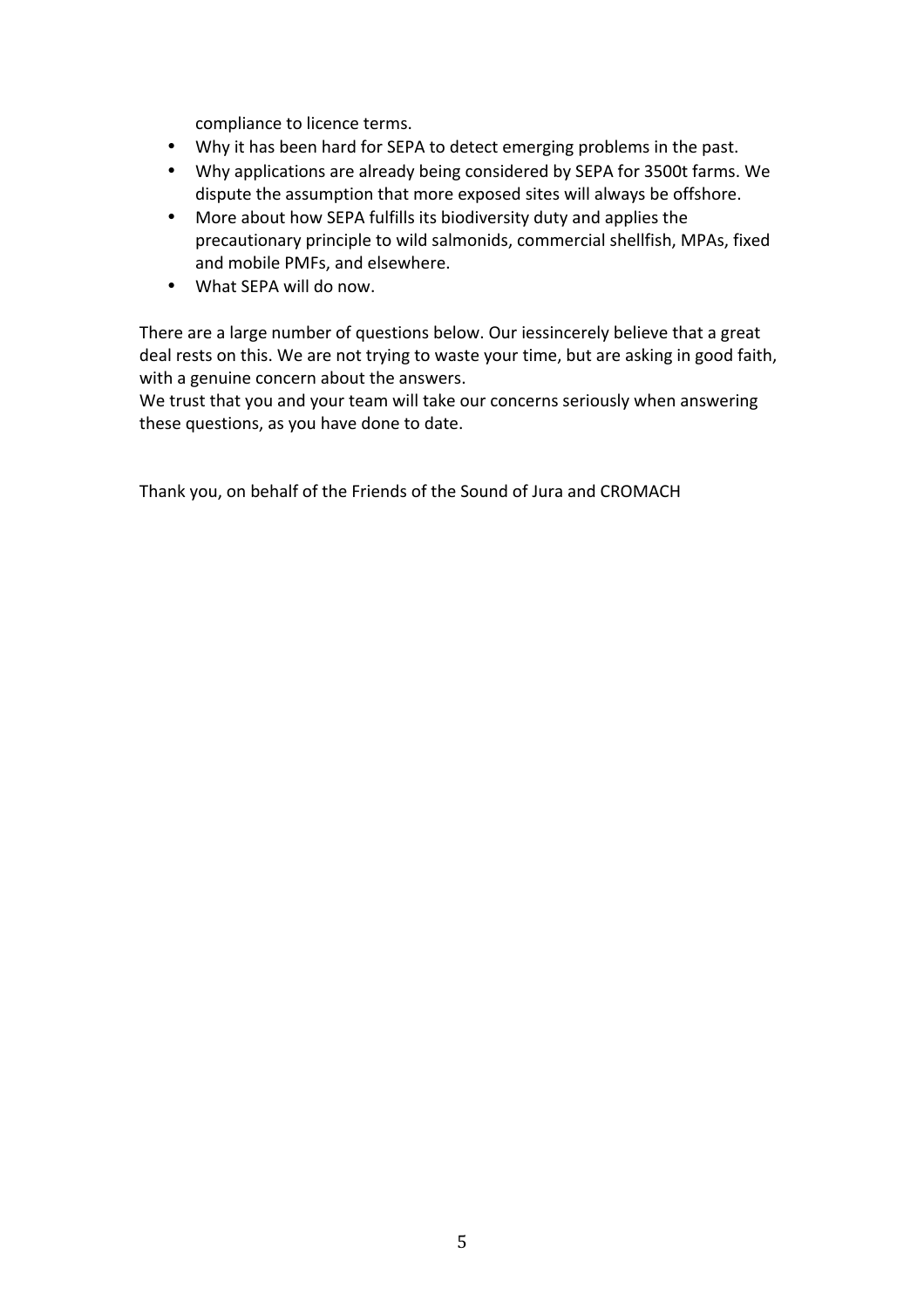# **Section 1** Why aquaculture seems to be subject to different conditions to other industries, regarding pollution.

Public trust in SEPA as a regulator of pollution depends on the transparency with which it carries out its duties and on the parity of treatment between industries. 'Polluter pays' is Scottish Government policy, recently reiterated by the Environment Secretary. At the moment the polluters in aquaculture are not paying to clean up the pollution they release into the sea, which is a shared resource.

We do not think this is right and were pleased to hear that the aquaculture Sector Plan and other modernisations (eg in modelling) may address this. However, you did say that aquaculture is treated identically to other industries, in that all industries need CAR licences to pollute, yet there do seem to be some significant differences:

At present aquaculture is treated differently to other industries regarding the discharge of organic waste; for instance Mr A'Hearn's letter makes this comparison to the discharge of human sewage ('urban waste water').

*'The difference between the regulation of fish farms and urban waste water discharge relates to*  the permitted zone of impact. There is no direct equivalent for urban waste water discharges *beyond an initial mixing zone of the waste effluent. This is because sewage solids are settled out as* sludge prior to discharge.' (A'H letter to GD):

At present, aquaculture releases untreated sewage solids into the sea, equivalent to the sewage produced by about half of Scotland's human population (figures from the ECCLR SAMS report) at c. 225 active sites. In their point-source nature these sites are no different to the end-of-pipe pollution sources of other industries, yet it seems that only aquaculture is permitted to adversely impact the seabed with its waste.

**Q 1.1** Are aquaculture sites treated in exactly the same way as the end-of-pipe pollution sources of other industries, regarding the particulate and other organic **waste it releases into the sea?** 

*Q1.2 Is any other industry in Scotland permitted to impact seabed biodiversity at more than 200 locations, with its organic and chemical pollution, in Allowable* Zones of Effect, such that the *Infaunal Trophic Index* (ITI) reaches 'degraded' or *'very degraded' quality?* 

**Q1.3** Are the impacts of aquaculture's discharges modelled in the same way as **other industries' end-of-pipe impacts, using hydrodynamic models to assess the** cumulative impacts from multiple sources, and of other types of pollution, on a scale of many square kilometres, rather than just within a 1 or 2 km of the source?

The SAMS report cites *Heath et al* (2002), saying that aquaculture is already responsible for c. 80% of the nutrients entering the sea in some places on the west coast. Expansion plans would double this by 2030.

*Q1.4 To date, how has SEPA assessed the effect of these nutrients on the wider marine ecosystem, at the scale of water bodies?*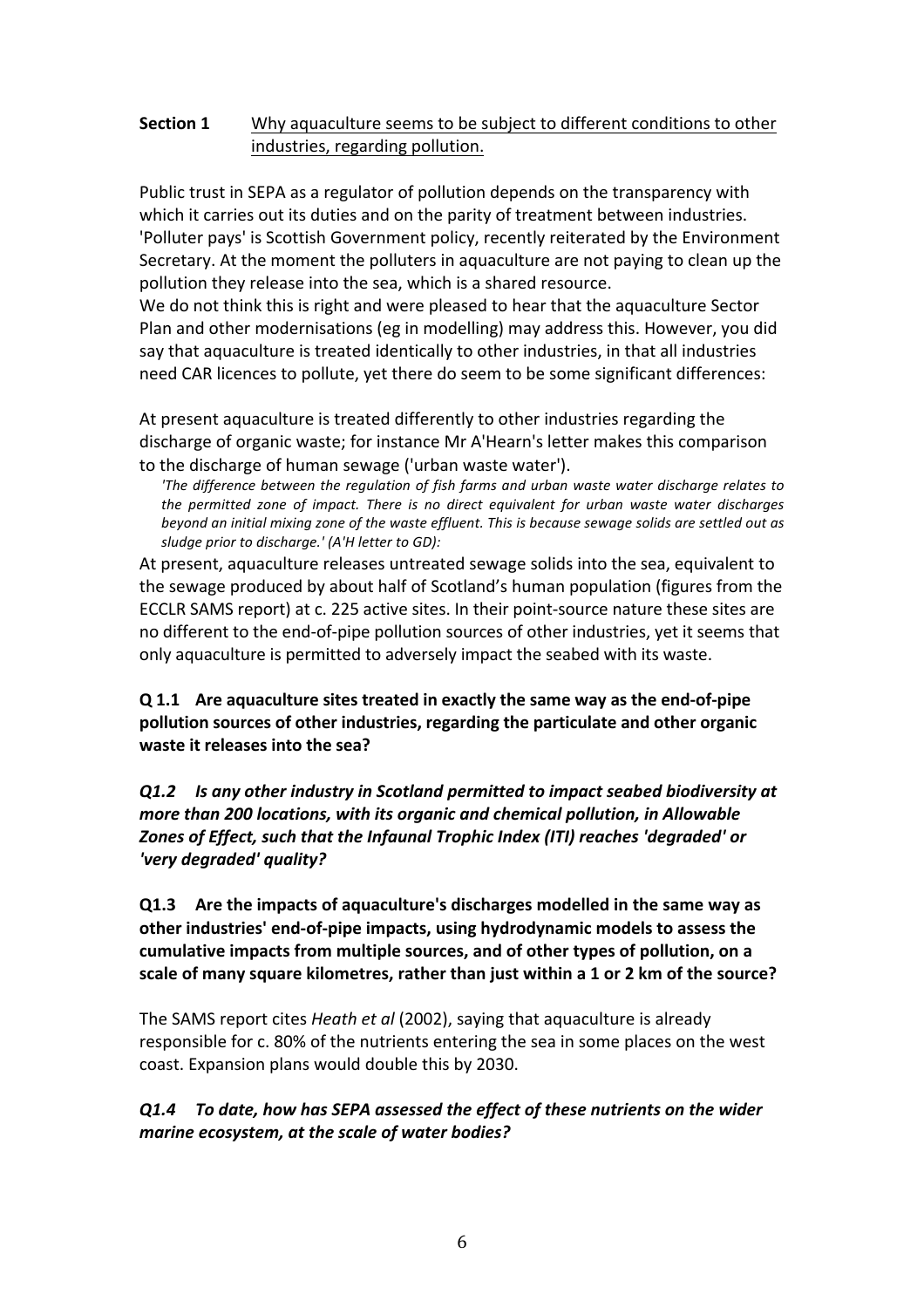Aquaculture also seems to be treated differently regarding the discharge of biocidal chemicals. 

'Fish farming is unique in that it is a sector which is allowed to discharge substantial quantities *of biocides ...'* (D. Sinclair - *SEPA Internal Options paper* on EMB/PAMP2 (FOI))

#### *Q1.5 Are any other industries allowed to discharge 'substantial quantities of* **biocides'** into the sea?

In the same EMB *Options Paper*, Mr Sinclair also wrote:

*'…the sea louse populations appear to have developed resistance to all of the actives available to fish farm operators. Control of sea louse infestations is difficult to achieve and in some cases seems* to involve almost continual use of Slice and other products through the growth cycle, particularly in the summer months when water temperatures and louse reproduction rates are high.'

'In addition to the concerns over the use, and over-use of Slice, the current patterns of use of *the* other authorised medicines should be a matter of some disquiet to SEPA. The bath medicines in use in Scotland have been authorised using environmental standards that are essentially MACs. The pattern of use of these products is however generally not intermittent but often highly repetitive, this would seem at odds with the way in which the products have been licensed.' *'… MACs are used where releases of pollutants are occasional or intermittent perhaps once or twice per year. The original vision for Slice was that it would be used once or twice per year but currently the reality is that it is used in many sites 5 to 7 times per year. This fact added to the reality that residues have a half life in excess of 200*

*days would suggest that rather than a MAC, an Annual Average (AA) approach to an environmental standard would be more apt.'*

*'The arena in which these products are deployed has however changed, resistance in sea lice to the available actives is not freely admitted by the sector but is evident from patterns of medicine* use.''...during each two year growth cycle, the use of 20 or more treatments is not unusual with *each active ingredient being used 5 or more times.'*

*'If* SARF098 had not been published the nature of use of these products would have led to a requirement for SEPA to review the means of authorisation of sea louse medicines. That it has been published merely makes such a review, both for Slice and the other active ingredients all the more *necessary and urgent.'*

SEPA has already said that it plans to reassess how Azamethiphos and hydrogen peroxide are used, which is welcome news.

**Q1.6** Given the recommendations above, will SEPA also review the means of authorisation and the use of the other sea louse medicines, including moving to an **Annual Average environmental standard?**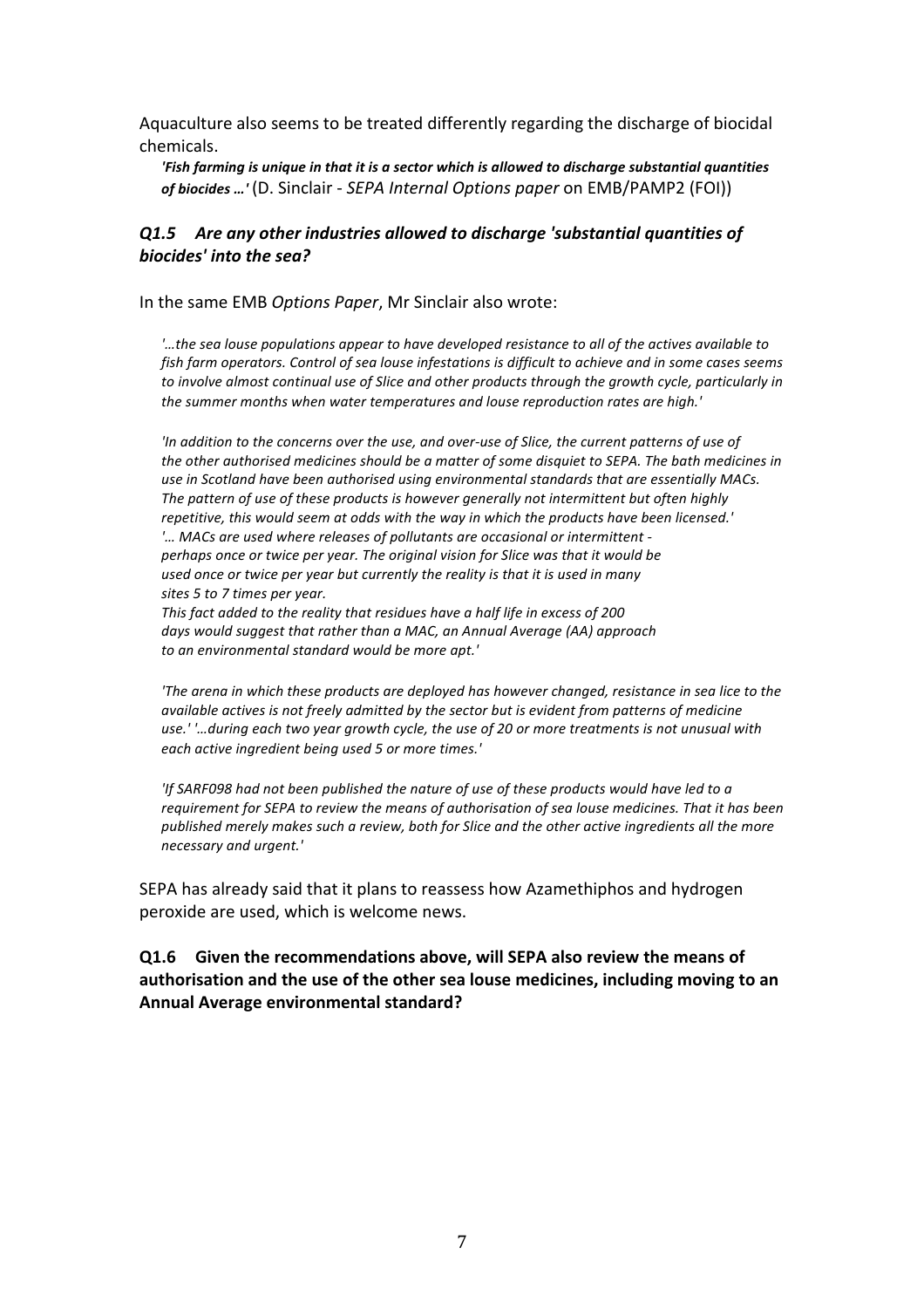#### **Section 2** Modelling and consenting

We welcome the improvements in NewDepomod but we believe that the current depositional model, AutoDepomod, is not fit for purpose and its use should be discontinued immediately. We are also concerned that many of the CAR licences issued using AutoDepomod include unsafe seabed impact assessments and fish biomass calculations.

SEPA acknowledges that AutoDepomod is not capable of accurately modelling pollution dispersion in many real-world situations, except in a narrow range of locations where there is low flow and a flat seabed. The agency has known about these limitations since Depomod was first used for consenting, as shown for instance by the notes in a 2006 SEPA/SNH/Marine Scotland study on the impact of fish farming on maerl (*Commissioned Report No. 213 - Investigation into the impact of marine fish farm deposition on maerl beds*).

We have listed many references to AutoDepomod's limitations at the end of this document (Annex A), including: the small size of its modeled domain, the exclusion of particles once they have left the domain, that particles cannot be re-suspended after 4 days on the seabed, its failure to model complex seabeds, to account for movements down slopes, or cumulative impacts, or multiple chemical treatments and that it uses only 15 days of field data to model a whole year's flow. The essence of it, as Andrew Berkeley told us, is that 'if the sensitive receptor is 500-1000m away, you cannot use AutoDepomod to assess the impact on it'.

In your letter to FoSoJ you say that, instead of using AutoDepomod to predict impacts with spatial accuracy, it has been deliberately used as a risk-assessment tool with conservative assumptions, ie, it produces a worst-case scenario by being biased to show more deposition under the cages than is expected to happen in reality. You say it was, 'intended to produce safe outcomes, not necessarily accurate ones.'

Never-the-less, on p 38 the *NewDepomod Final Report* says:

'Previous use of AutoDEPOMOD in Scotland has generally followed a highly prescriptive approach, developed by SEPA, in which a default model configuration together with 14 days of flow data are used to define modelling scenarios which are taken as a more or less definitive expectation of *how the site will function.'*

This and a number of other such references we can supply if you wish, support our conclusions that the outputs of this model have not just been used for riskscreening, but that its dispersion maps have also been used when making consenting decisions, as if they were accurate spatial predictions.

We understood from the meeting that AutoDepomod is no longer being used to assess CAR licence applications, yet the current set of aquaculture CAR applications on the SEPA website include deposition modelling using AutoDepomod.

# **Q** 2.1 Why is AutoDepomod still being used to assess CAR applications when its acknowledged flaws should disqualify it from being able to assess any but a small **subset of Scottish fish farming sites?**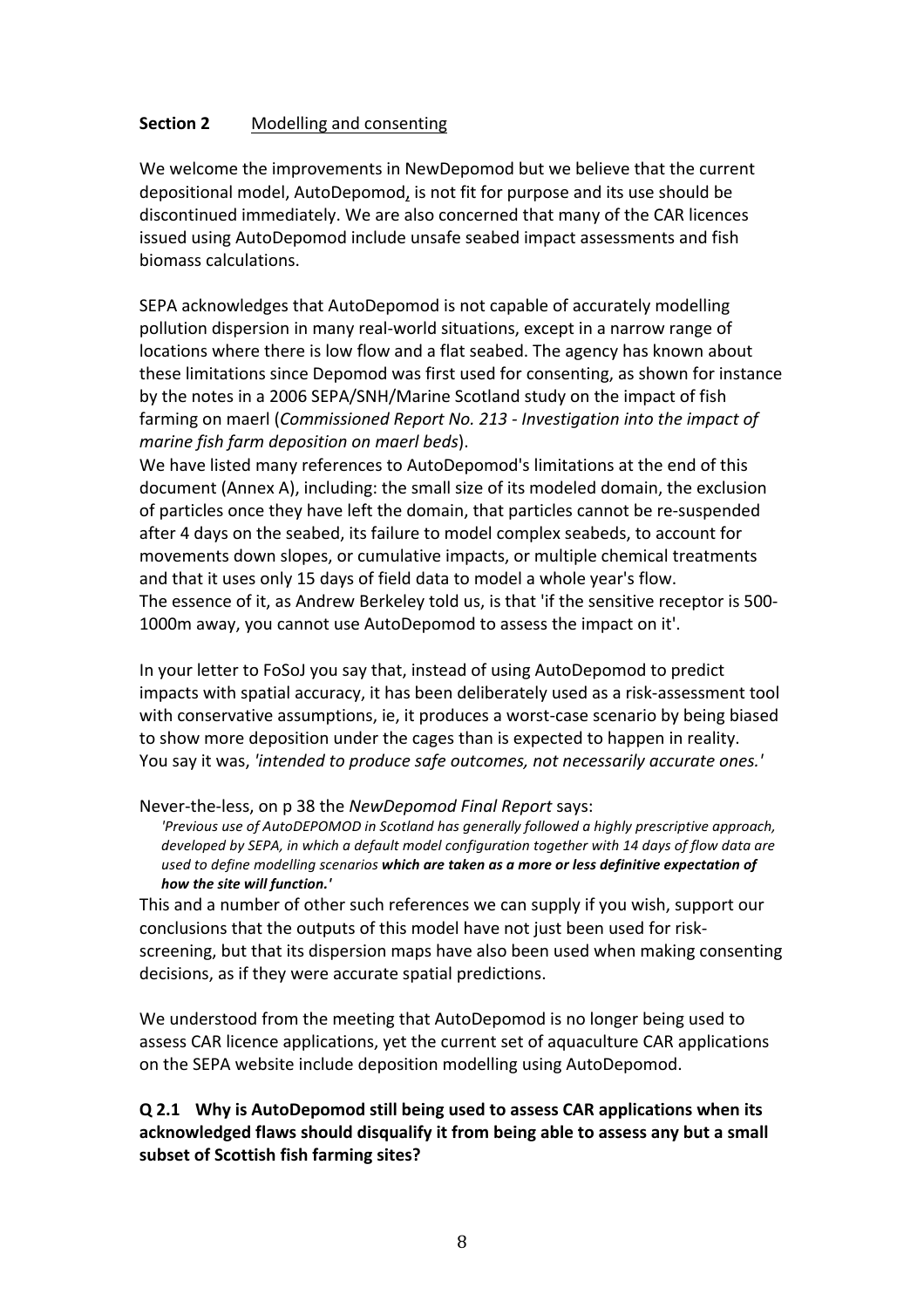# **Q 2.2 Why do some CAR applications, such as Poll na Gille and Muck, includes an**  AutoDepomod assessment and a NewDepomod assessment?

We understand why AutoDepomod's deposition assumptions have been set to be conservative regarding deposition below the cages, but this has an unfortunate consequence: By conservatively over-estimating deposition below the cages, the model must be under-estimating how much waste will leave the modelled domain to pollute the wider environment.

This has not troubled SEPA before because the model and regulatory framework in which AutoDepomod's results are assessed have always ignored the organic material that leaves its 1x1km domain. Now the new hydrodynamic modelling results show that this exported material does not vanish, but that much of it is deposited further away. This can no longer be ignored.

# **Q 2.3 When AutoDepomod flags a higher than average risk (for instance at**  Dounie it predicted that 99% of organic waste would leave the grid) what process **would these predictions trigger, in order for SEPA to decide on a safe biomass to license?**

**Q 2.4** If AutoDepomod is effective at flagging risks and setting the biomass conservatively, in order to avoid adverse seabed impacts, how do you account for the 105 breaches of seabed impact limits in the most recent 3 year period, at farms whose biomass was set using AutoDepomod, and for the 42 farms that had to be **asked to reduce their biomass as a result?** 

# **Q 2.5 Why did the rest of the farms involved in these breaches not have to reduce their biomass as a result?**

AutoDepomod also fails to account properly for the impact of EMB outside its modelled domain, because EMB dispersion is modelled by using organic waste as a proxy, so the conservative dispersion model must also under-estimate EMB dispersion and deposition away from the cages. This under-estimation, compared to real-world measurements, is apparent from the *NewDepomod Final Report* and many other sources.

The CAR regulation framework, including AutoDepomod, has never allowed for the possibility that the exported emamectin would be anything other than uniformly diluted across very large areas (with a precautionary average concentration allowed for the total quantity of EMB exported, as if it were spread uniformly over 10 km<sup>2</sup>). The new hydrodynamic models show that this is nowhere near the truth. Particulate pollution (including bound-in emamectin) is not necessarily diluted by the sea - the models show that these pollutants are sometimes concentrated at locations far from their source.

**Q 2.6 Andrew Berkeley says that c. 1.15% of seabed is predicted by the**  hydrodynamic model to be adversely impacted in the Shuna area. What was the **percentage of seabed adversely impacted in the Fetlar area?**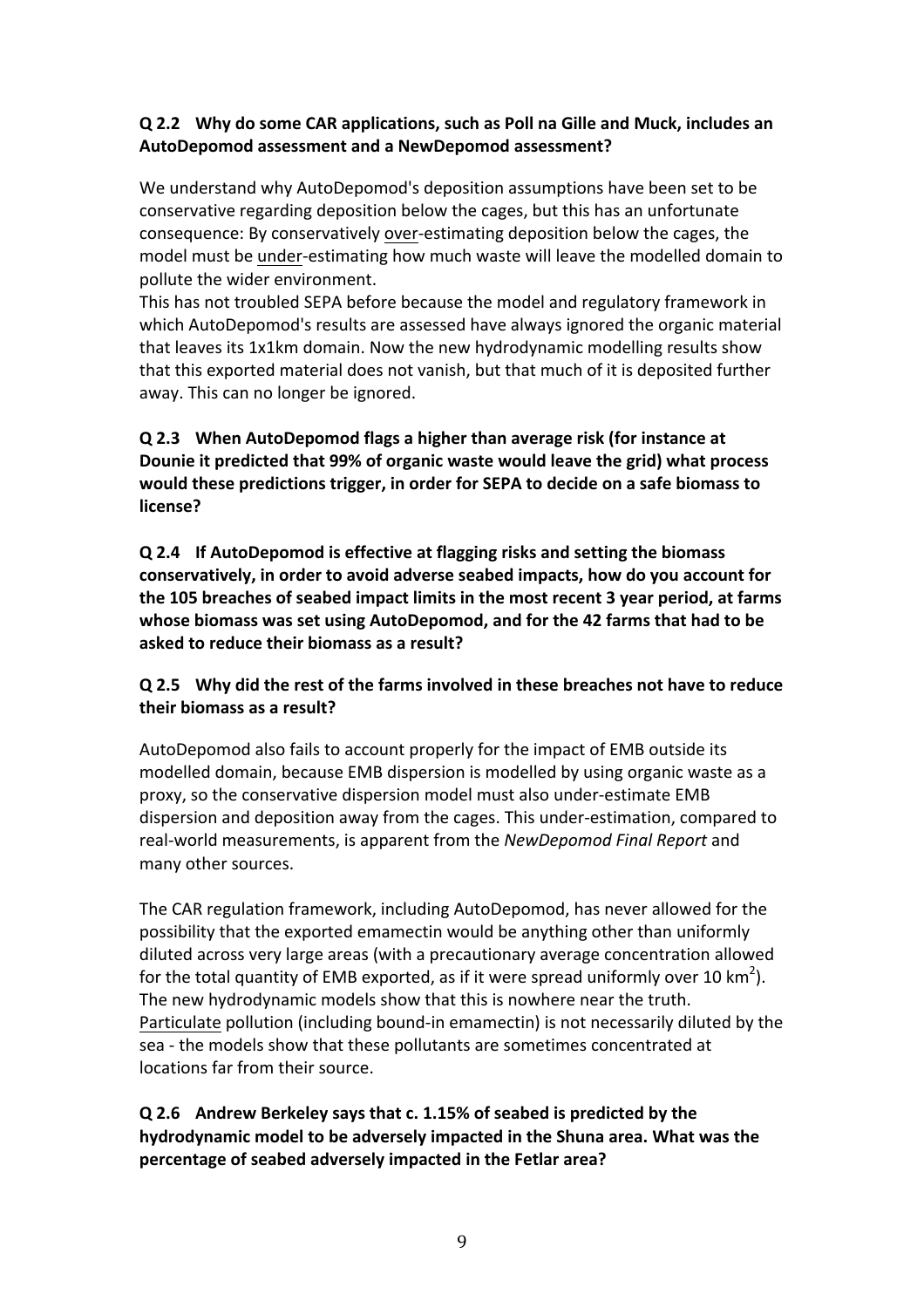### **Q** 2.7 Do these totals include the existing AZEs, and what proportion do the AZEs contribute to that total?

In your letter to FoSoJ you said that, even though accumulation of material like this was found to happen away from the farms around Shuna, during a SEPA study there, the study did not find any places where EMB was above the far field EQS.

Hoever, the SEPA Shuna study *Briefing Note* also said:

'Mass balance calculations also show that, given the relatively high frequency and magnitude of *treatments 18 months to 2 years prior to the survey, peak concentrations exceeding the sampled results by a factor of approximately 2.5 may have occurred around the start of 2014. This, combined with the fact that no farm treated with their maximum consented quantities suggests that* concentrations significantly higher (greater than 5 times) than those found may have been *possible.'*

*And that:*

*'At some locations, sediment from all six farms outside Loch Melfort is predicted to deposit. This inter-connectivity illustrates the importance of considering the cumulative impact of SLICE treatments, and also highlights the potential for transport and mixing connections between farms.' 'It is clear that there is a knowledge gap in the understanding of the dispersion of contaminated sediment from Aquaculture sites, particularly in reasonably dynamic sea areas like Shuna Sound.'*

We know from the PAMP2 study that EMB is likely to be much more toxic than previously assumed - it is for this reason that SEPA has applied a reduced EQS inside qualifying MPAs, as a precaution - so the old EQS is a poor measure of possible harm. Shuna is inside an MPA for the critically endangered (IUCN) flapper skate, whose egg case and crustacean prey may well be harmed by emamectin benzoate and other fish farm chemicals, according to Dr James Thorburn of St Andrew's University who is studying the skate.

**Q 2.8** How much of the Shuna area modelled by the SEPA study would have had **EMB** levels above the reduced precautionary EQS for Marine Protected Areas?

**Q 2.9** How can you be sure that AutoDepomod's conservative settings and the **associated regulatory framework around the model, have not resulted in SEPA** failing to account for widespread harm being done to seabed biodiversity, by the **EMB** and organic waste that leaves the immediate area of fish farms?

**Q 2.10 How is SEPA assessing the harm done by the waste and emamectin that**  accumulates in hotspots away from the cages?

**Q** 2.11 How does is this assessment used to limit biomass at any farms causing this **effect?**

**Q 2.12 How can it be right to continue to believe that the waste from the biomass**  of fish in multiple farms, individually assessed as safe by AutoDepomod modelling, **is** not having a cumulative effect on the seabed away from the farms?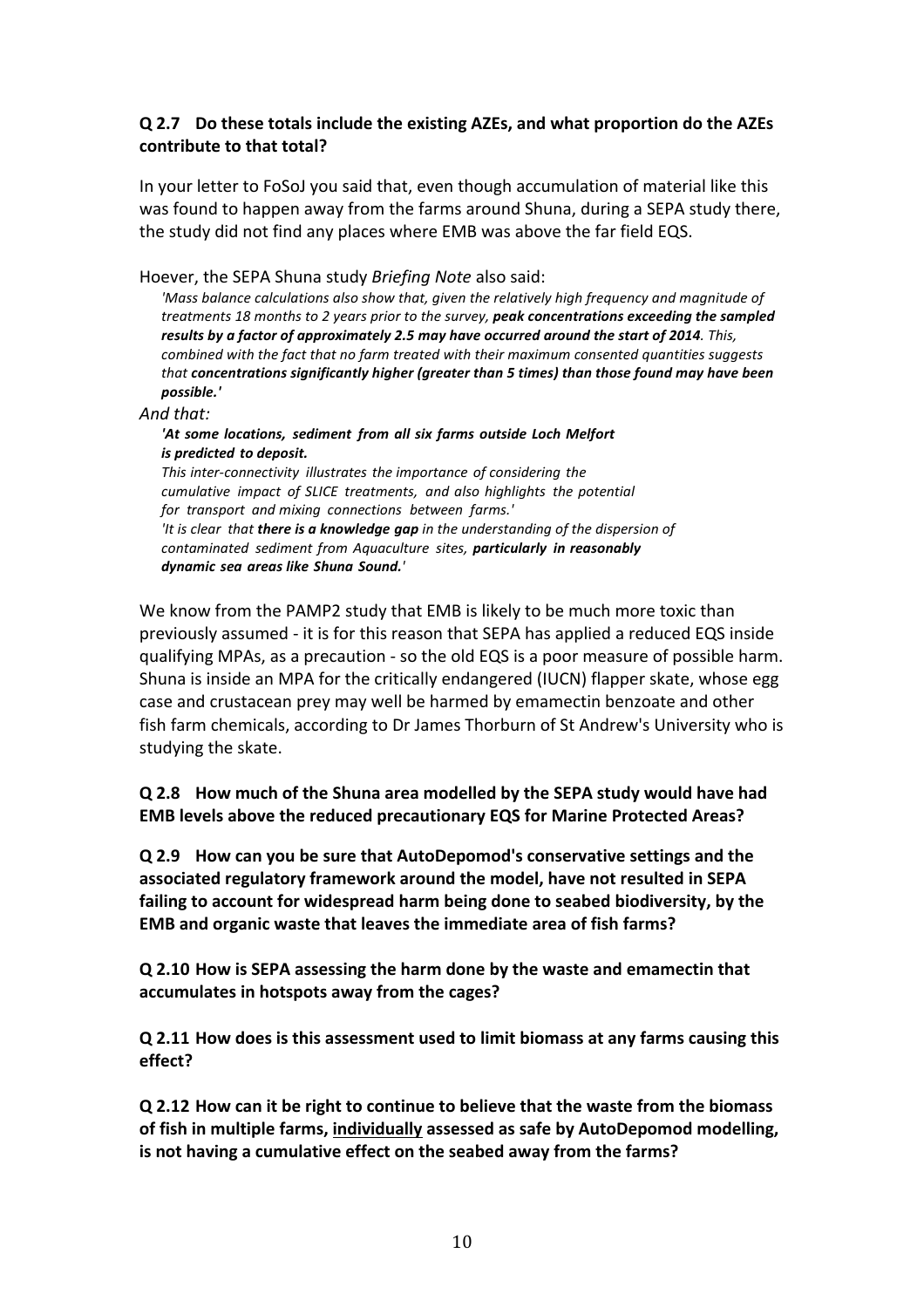Some sites are less dispersive than modeled. The *NewDepomod Final Report*, p 42: 'Several sites which have failed their cage edge intensity standards in the past are awarded more biomass in the new model under conditions of full flow. **This can be interpreted to mean that the** actual conditions on site are less dispersive than those implied by the sampled dataset and under which the site was originally modelled and licensed.'

**Q 2.13** Have these 'several sites' since had their biomass reduced when empirical field sampling showed deterioration of the seabed?

**Q 2.14 How many fish farms have received CAR licences on the basis of**  AutoDepomod predictions since it was introduced?

**Q 2.15 How many existing fish farms, licensed using AutoDepomod, are sited close**  to steep seabed slopes?

**Q 2.16** How many are in lochs with sills preventing effective flushing of waste?

**Q 2.17 In how many locations does the distribution of waste from multiple farms overlap, leading to a reasonable assumption that it will impact the seabed?** 

**Q 2.18 How many existing fish farms, licensed by using AutoDepomod, are inside MPAs or within the distance of them that waste might be expected to travel, or** sited close to Priority Marine Features that are not inside MPAs, including mobile **PMFs?**

**Q 2.19 How many fish farms are in higher energy sites than AutoDepomod is**  capable of modelling, where a significant proportion of their particulate waste and **emamectin are exported from the modeled domain and subsequently ignored?** 

**Q 2.20 How many existing sites' licences have ever been reviewed for the reasons above?**

We believe that many aquaculture consenting decisions made using AutoDepomod are unsafe. If SEPA's seabed impact monitoring was more comprehensive, systematic in collecting consistent types of samples and able to processes and analyse many more samples, on a much wider scale, it might be possible to operate adaptive management within a realistic timescale to mitigate ever case of harm to the marine environment, but this does not seem to be the case at present.

For these reasons we urge you to review all CAR licences now, not on the likely 4year timescale of the new Sector Plan.

We also urge you to accept that these uncertainties mean that existing farms should not be allowed to expand on the basis of their existing licences, or AutoDepomod assessments.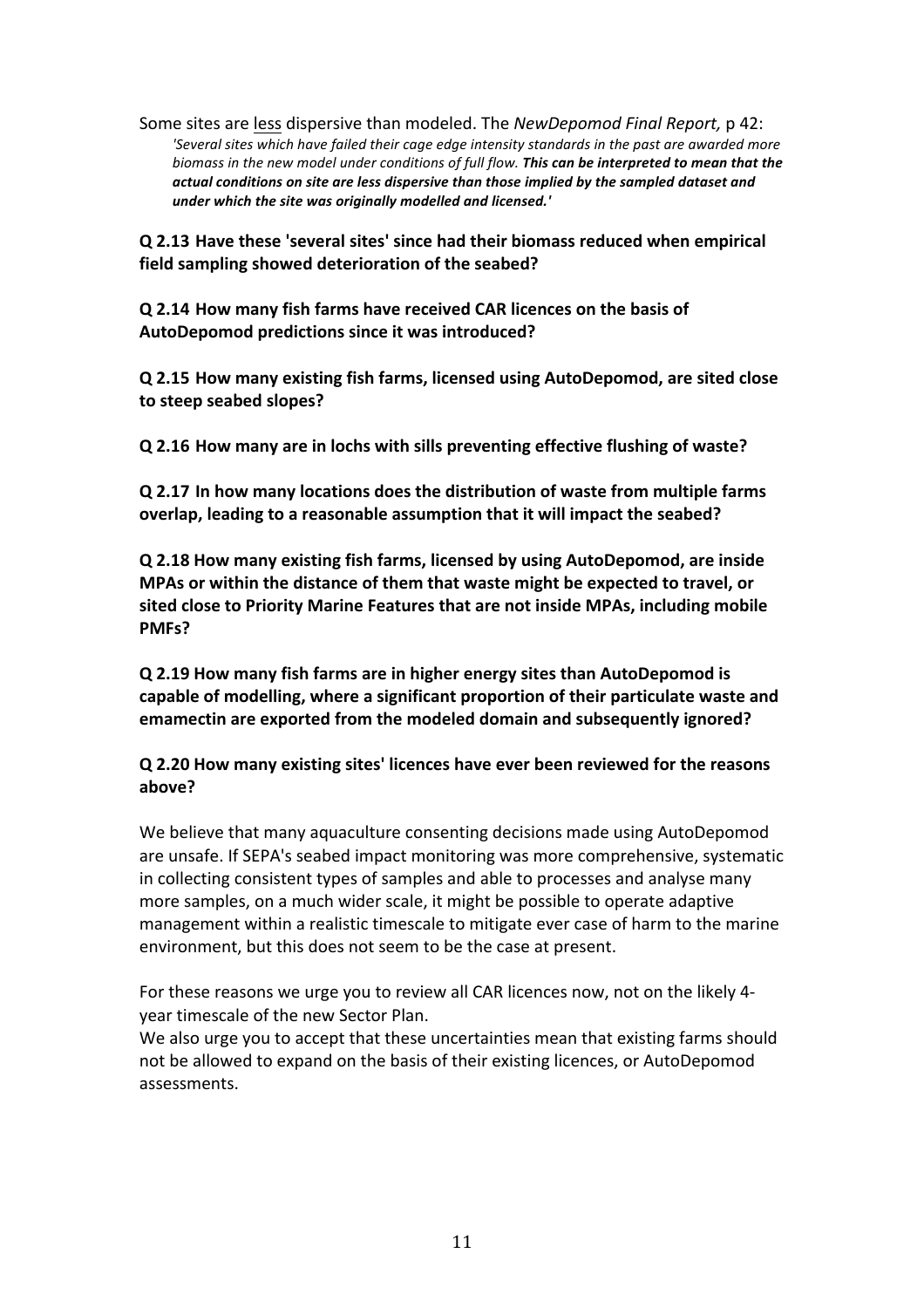#### NewDepomod

*'The revised version of the depositional model coupled with hydrodynamic modelling and more extensive monitoring provide us with the necessary confidence to remove the cap.'* (on biomass) **(A'H letter to GD)**

Presumable SEPA is hoping that communities like ours will place their trust in your ability to regulate the environmental impact of fish farms, and that we too will have confidence in the modelling you use and the monitoring you do. If so then transparency is everything, yet the *NewDepomod Final Report* states that one of the developers' goals was to produce a model: *'That supports industry expansion'*. You can imagine the effect that reading this has had in our communities.

In order to trust any new modelling and monitoring regime we would need to know:

- How accurate the new models are, spatially and in magnitude of deposition.
- Whether we can trust those who influence and interpret their results, when the depositional models have not been peer-reviewed.
- Why the modelling does not incorporate storms, gravity flows of sediment or the action of seabed animals.
- What the biological impacts are of the predicted deposition.
- What the impacts of this material would be if it settles on the seabed for too short a time to register in averaged plots, then moves to settle elsewhere. This means understanding the effect of short but concentrated impacts on animals, some of which can move, while others are sessile.
- How uncertain the results will be, if the two new types of model are not validated per site. It seems that NewDepomod is especially likely to be unrepresentative if it is unvalidated, while the hydrodynamic models may be more easily checked against short runs of existing tidal measurements.

NewDepomod is a very complex, flexible model that can be configured in a wide range of ways. As with all computer models these settings will have a profound effect on its outputs.

NewDepomod's parameters need subjective 'tuning' by hand because, according to the *NewDepomod Final Report*, p 31:

*'Hindcasting scenarios were run for the 6 test sites using a range of parameter* configurations.'...but...'*No* single model configuration was seen to demonstrably provide close *agreement with empirical residue concentrations across all of the sites.'*

'... the scenarios using different flow datasets show quite different impact zones....'

We are not suggesting that any dishonest 'tuning' has happened but the temptation for unscrupulous operators to do so will be strong, with large profits at stake.

In order to convince the public that it can make accurate impact predictions, you need to persuade us that NewDepomod has not been and will never be 'tuned' to produce outcomes tailored to supporting industry expansion.

### **Q 2.21 Who will make these tuning adjustments to the model and how will their impartiality be assessed? Will this process be open to public scrutiny?**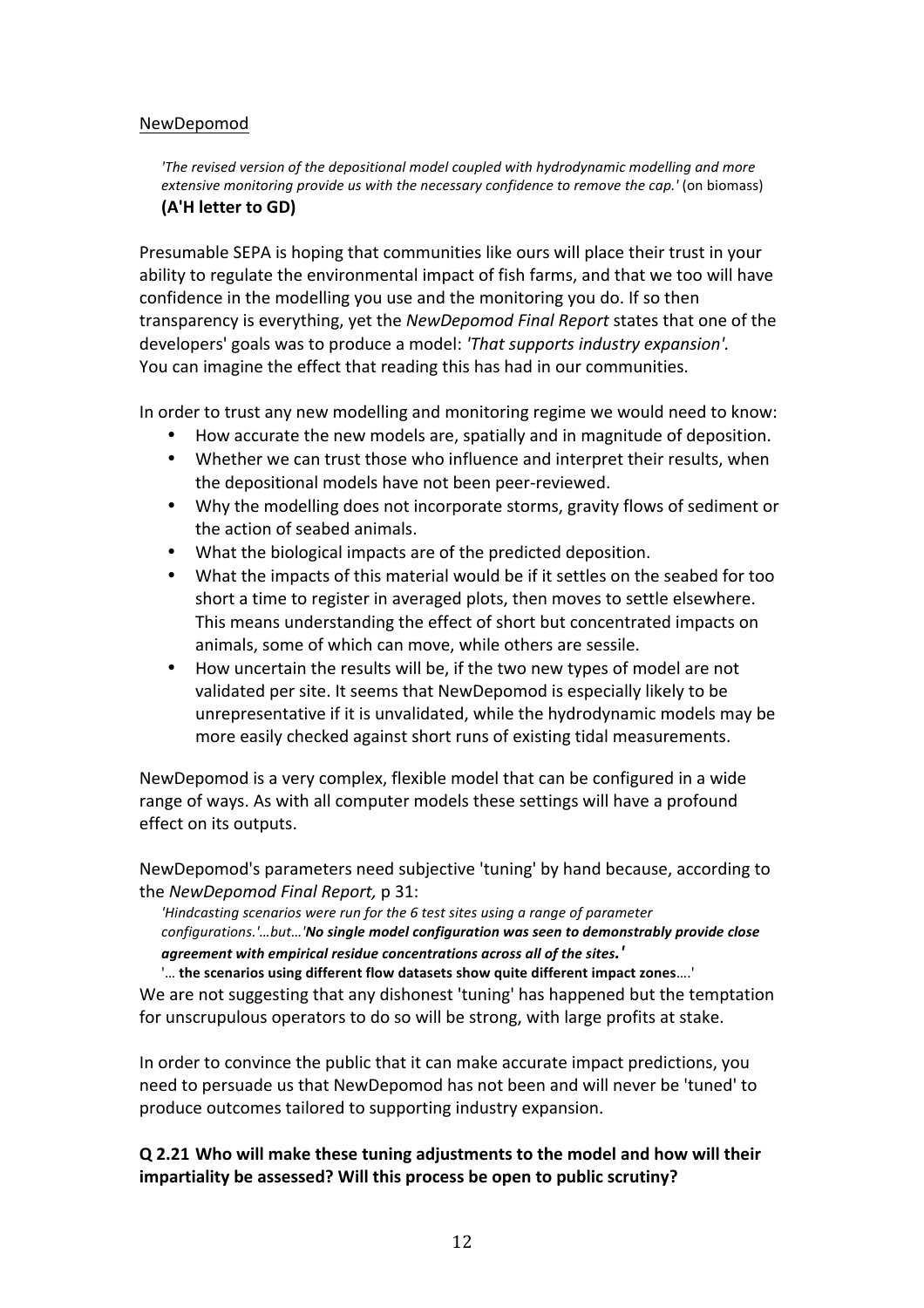In your letter to FoSoJ you say that a future requirement will be that tide-only modelling is used with NewDepomod, in order to predict dispersion conservatively, but this is not the case in Marine Harvest's current CAR application for Muck, for instance, which includes a NewDepomod report, to justify exceeding the previous 2500 tonne biomass limit.

(https://www.sepa.org.uk/media/349033/1109999\_newdepomod\_modelling\_repor t.pdf)

# **Q 2.22 Why does the NewDepomod report in the Muck application show full-flow** modelling results, as well as tide-only, and recommend licensing a quantity of EMB **that only achieves a pass with full-flow modelling?**

NewDepomod's tide-flow modelling at Muck did not pass a sufficient quantity of EMB to even treat every fish once, and the full-flow model only just manages one treatment. At many farms, sea lice are treated with EMB several times during a production cycle, sometimes as many as 5-7 times (EMB *Options Paper*). This would clearly be impossible at Muck and it will produce sea lice as a result. Muck is only 10 km from the Ardnamurchan Burns SAC and 20 km from the Mingary Burn SAC, both for pearl mussels and both of which are in unfavourable condition because of insufficient populations of wild salmonids; fish which are directly affected by high sea lice numbers in fish farms.

With full-modelled flow at Muck, 85% of the particulate waste would be exported to unknown fate. 62% would be exported under tide-only modelling.

It is because of the need for trust and transparency that the ECCLR committee asked SEPA about peer review. In his reply, Mr A'Hearn said that SEPA, 'only subjects *proposed changes to the scientific basis for things like environmental standards to peer review.'* In our view, a new model that will be used for making all the particulate waste/EMB predictions for consenting CAR licences, is a change to the scientific basis of what SEPA does and should be peer-reviewed accordingly, as AutoDepomod was.

Transparency matters: NewDepomod was produced by SAMS, an organisation heavily dependent on aquaculture contracts. SAMS recently removed the *NewDepomod Final Report* from public scrutiny by taking it off its website. FoSoJ has had to resort to FOI to obtain a copy.

**Q 2.23 Why can NewDepomod not be peer-reviewed, in order that the public can** have faith in its outcomes and the uses they are put to?

**Q 2.24** Is NewDepomod a hydrodynamic model of the same accuracy and quality that SEPA requires of other end-of-pipe industries?

**Q 2.25 When will AutoDepomod be retired and NewDepomod modelling be required** for consenting of all new sites and existing site expansion?

One requirement of NewDepomod modelling is a much longer, site-specific data set.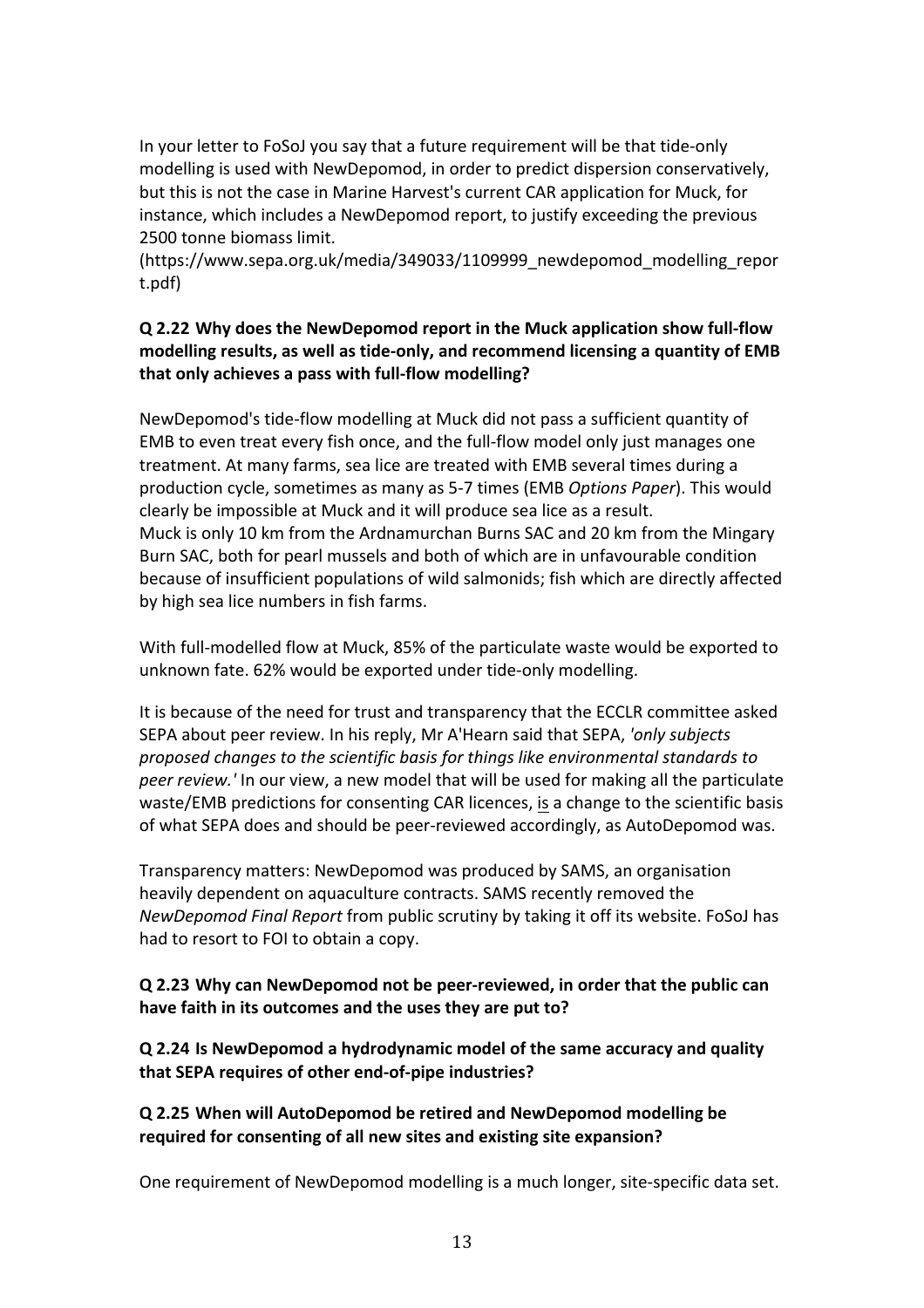#### From the *NewDepomod Final Report:*

*'The model output is highly sensitive to the flow dataset used, with* **14 day samples proving** inadequate for representing the longer-term conditions under which impacts were formed.<sup>'</sup>

#### And on p 38.

'*...*comprehensive calibration dataset(s), including long-term (>6 months) current meter data together with concurrent seabed impact data would be a significant improvement on this exercise and *invaluable* for validating the model.<sup>'</sup>

#### **Q 2.26 Why then, will only 90 days validation data will be required per site, when**  the Final Report says that >6 months would make a significant improvement?

Public bodies, including Local Authority planning departments and committees that use, but do not fully understand the limitations of these models are likely to act on their predictions as though they are facts, in particular the maps. Models are only as good as the data and assumptions entered. These must be available for public scrutiny.

SEPA (in response to FOI) said that no information on NewDepomod's limitations had been received from SAMS. By contrast the SAMS *NewDepomod Final Report* shows that the model has the following limitations:

It requires subjective manual tuning to fit data, for instance, only after this tuning was done:

'By virtue of the use of  $Z_0$  as a tuning parameter, **the model is able to produce footprints at both low** *and high flow sites.'*

In the hindcasting trials, 'tuning' the model with a conveniently responsive parameter (bed roughness or  $Z_0$ ), allowed it to fit the field data, but only by changing this value a great deal. The required alteration was very large, eg at Noster  $Z_0$ , S had to be tuned from 0.02 and 0.00003 to fit the 2005 and 2015 flow data.

p 44. '...we have chosen to fix most of the levers and adjust model predictions against empirical data using the seabed roughness parameter  $Z_0$ .<sup>'</sup>

**The new model is sensitive to idiosyncrasies in sampled flow data.** Anomalies associated with the magnitude of sampled flow data can be mitigated to some extent using a combination of astronomical scaling and Z<sub>0</sub> tuning.'

# **Q 2.27** Does  $Z_0$  'bed roughness' still represent a real physical parameter that varies **on the seabed by such a large amount as the adjustments in the model suggest, or** has it just become a handy 'lever' to help to produce results that 'support industry **expansion'?**

If it is the latter, then the model is opaque, subjective and does not accurately represent the processes happening in the sea, unless perhaps it were to be validated by >6 months of real-world calibration at each site.

The *Final Report* describes other tuning experiments (*Shear modified settling velocity, Vertical dispersion coefficient, Erosion function and Bed Model)* where the model's parameters, which are included because they are intended to model empirically measured real-world physics, have either been turned off, or 'tentatively' assigned values in order to better fit observed data.

And: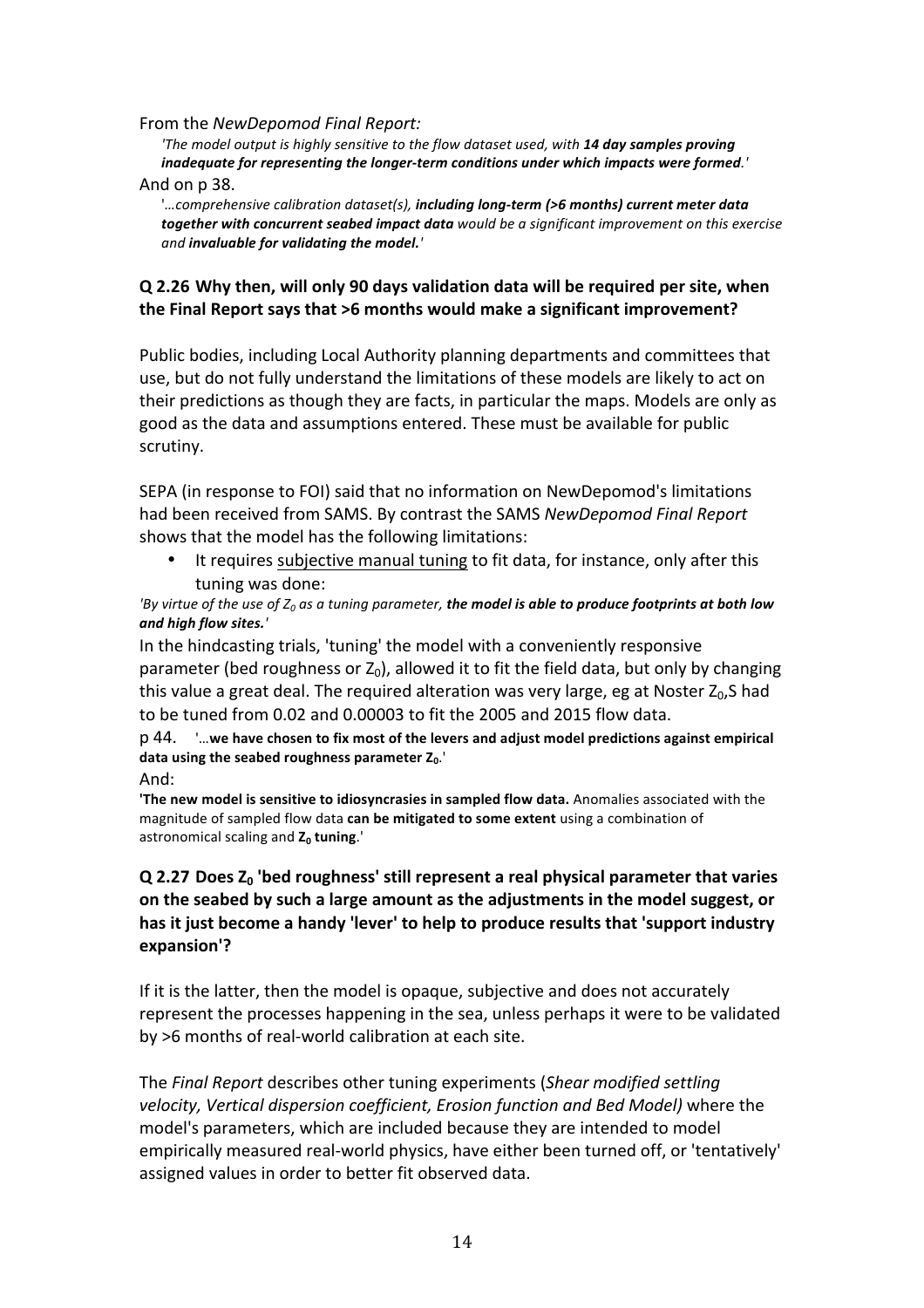Time is a costly constraint, so, instead of exhaustive testing, 'some judgment has been exercised'. Such judgments are inevitably subjective.

Domain size sets limits on the accuracy of predictions of impacts. NewDepomod's domain size could have been larger than 2x2km, which would have allowed more accurate modeling of the impact of the significant proportion of waste that otherwise 'vanishes' from the larger domain, but larger domains require more computation and more site-specific sampling, so they cost more. It is not possible to assess cumulative impacts on larger scales without using larger domains.

# **Q 2.28** How many km<sup>2</sup> does the waste from all the farms currently around Shuna cover, compared to the 2x2km grid that NewDepomod would model for each one?

Using limited flow data makes NewDepomod much less accurate. 'Discrepancies between observed impacts and those produced by the model must, however, be *considered in the context of the highly limited flow data' (ie 14 days) 'which does not closely* represent the conditions under which the observed impacts arose both in terms of long term flow *magnitudes and the predominance of flow directions.'*

p 44. 'The (NewDepomod) model remains highly sensitive to the hydrodynamic data inputs. In Scotland, at present, these are generally restricted to 15 days at multiple depths and this constitutes a major source of error in model predictions.'

Data is gathered at just one point, limiting accuracy away from that point.

# **Q 2.29 Can NewDepomod accurately model turbulent flow, using so little**  validation data, and that gathered at one point, just where the fish farm is?

• What about cumulative impacts?

The 2x2km domain is not large enough to assess these and the model is incapable of it anyway, since exported material is not allowed to reenter the model's domain.

### **Q 2.30 How does SEPA model cumulative impacts?**

# **Q 2.31 If SEPA uses hydrodynamic modelling to model cumulative impacts, are these predictions be used to limit biomass at all the contributing farms?**

• Extreme events are not included in either type of model.

In order to cover EMB's active life on the seabed, SEPA needs to model a 4.5 year time series, yet the flow data collected plays down the influence of infrequent highmagnitude events, some of which would occur during that time. Climate change is making powerful storms more frequent.

# **Q 2.32 Why are large re-suspension events, such as storms, not factored into NewDepomod?**

Gravity flows of sediment on the seabed, are not modelled. This underrepresents how much material will move away from the source.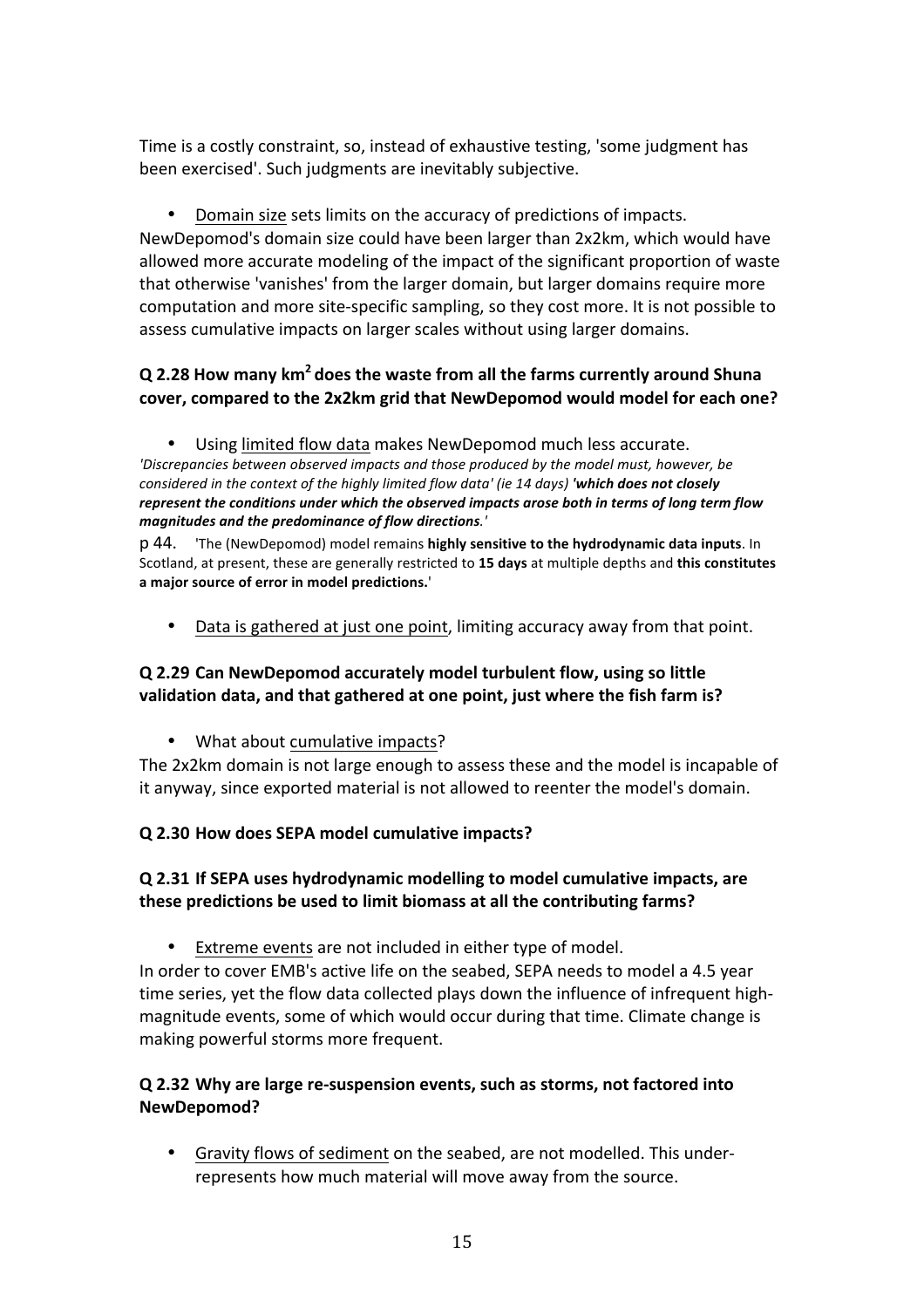# **Q 2.33 Why are movements of material on the seabed not included in NewDepomod?**

### • Temporary and permanent hotspots.

It is not just the chronic, average concentration of waste and harmful chemicals across large areas, that harm rare or sensitive animals and habitats. Acute 'hotspots' of deposition also matter, even if they occur fleetingly.

# **Q 2.34 How much flow data does NewDepomod need to accurately predict where**  such hotspots will occur, even fleetingly, throughout a 2x2km domain?

The waste moves around on the seabed. Averaging snapshots of different distribution across a long period may not capture the impact of that waste on sensitive animals during shorter exposure. A month of being buried or exposed to EMB may be enough to kill some species.

#### **Q 2.35 How will SEPA and others be able to use NewDepomod to assess the impact on marine species of intense but fleeting exposure to waste, rather than average levels?**

• Burrowing animals.

NewDepomod makes no allowance for the reworking and re-suspension of sediment caused by burrowing animals. This is a major factor on the seabed.

# **Q 2.36 How has SEPA quantified how much sediment is reworked, exhumed and**  re-suspended by burrowing animals? Why is this not included in NewDepomod?

- Spatial accuracy.
- *NewDepomod Final Report* p 38.

'These experiments did show that the model can produce approximately "correct" (relative to the *empirical data) magnitudes of impact, however, if not the precise seabed positions of these impacts.'*

**Q 2.37 When NewDepomod has not been site-validated, its predictions are spatial**  imprecise. How will SEPA use them to deal with sensitive receptors such as maerl **beds, flapper skate or other PMFs, or the spread of chemicals into MPAs, where lower EQS levels are required?** 

**Q 2.38 How will SEPA prevent others (eg local councils, fish farmers) from relying** on these predictions as if they are as precise as they appear on the output maps, as seems to have been the case when using AutoDepomod to judge fish farm **applications?** 

**Q 2.39 In your letter to FoSoJ you say that there will be, 'an option to calibrate and**  validate NewDepomod in order to provide demonstrably accurate model scenarios'. What does this mean and why is it optional?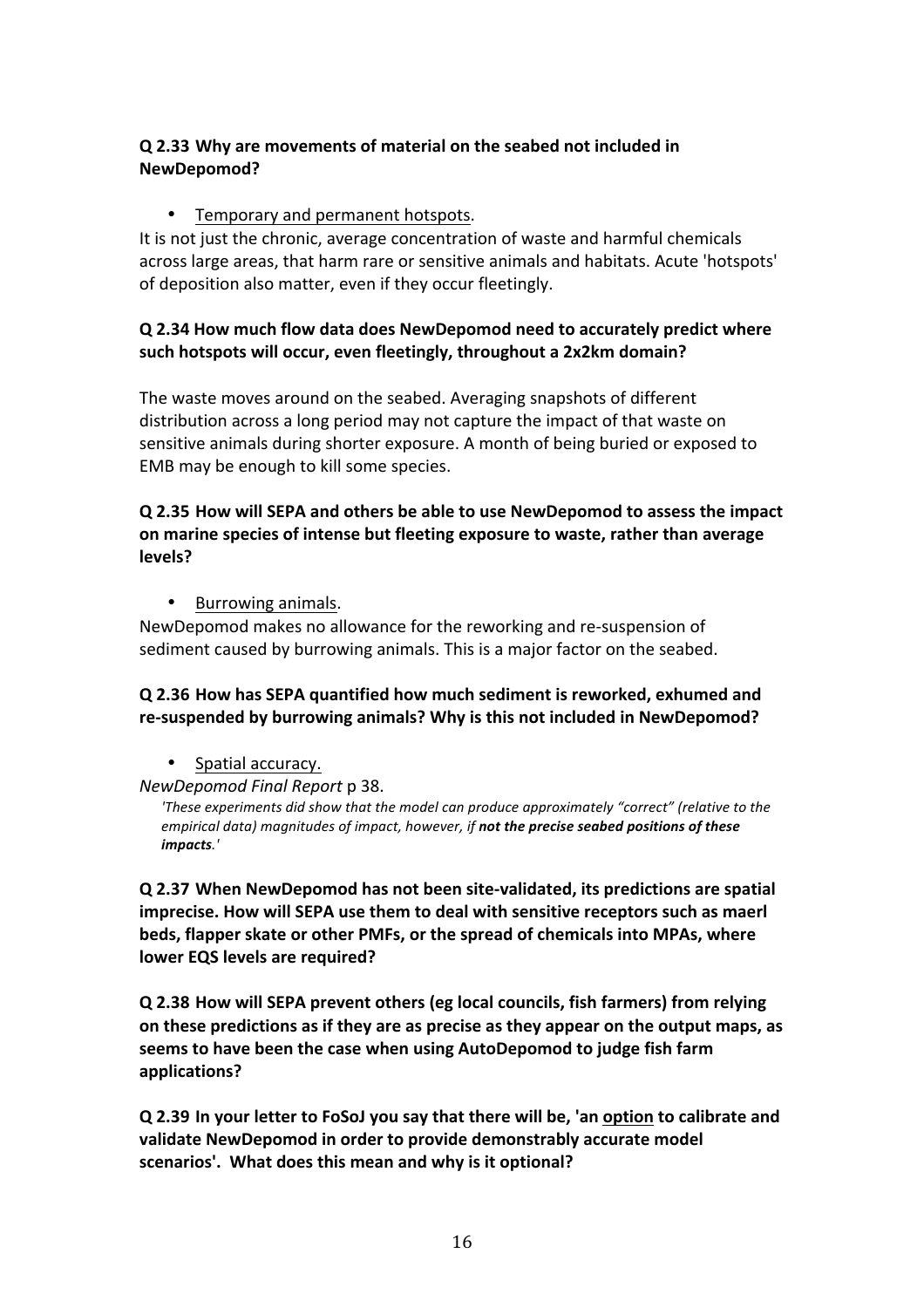Establishing the extent of the limitations of the model is another reason why NewDepomod should be independently reviewed.

Your letter also mentions that there will be a 'requirement for numerical hydrodynamical modeling in cases where perceived risk warrant it'.

# **Q 2.40 Given that large-scale, cumulative impacts around some clusters of fish**  farms has already been revealed by hydrodynamic modeling, how will you judge **the 'perceived risk' at other sites, without doing this kind of modeling first?**

As we recall, the hydrodynamically modelled area around Fetlar covered about  $100$ km<sup>2</sup>. It seems unlikely that SEPA will already have site-specific validation data for many other areas as large as this.

In its absence, Andrew spoke about checking the model's tidal and flow predictions by using the 15-day flow data that was collected to consent each fish farm in the area. These data sets can check the model's flow predictions, but they were collected to deliberately exclude extreme events like storms, and they can tell us nothing about the accuracy of the hydrodynamical model's deposition predictions.

Modelling the transport, settlement and re-suspension of particles is what NewDepomod has been designed to do. These are really complex things to model. Larger scale hydrodynamic models aren't suitable unless they have all the necessary physics built in.

**Q 2.41** Is the MIKE hydrodynamic model capable of making such fine-scale predictions about particle transport, deposition and re-suspension as **NewDepomod?**

**Q** 2.42 Have the results of both models been compared at the 2x2 km<sup>2</sup> scale? If so, how spatially accurate are the hydrodynamic model's predictions of deposition?

**Q 2.43 Could you apply the MIKE flow data predictions to NewDepomod, in order**  to overcome NewDepomod's reliance on 90-day of flow data, which, by being collected at a single point, compromises the precision of its predictions towards **the edge of the domain?**

**Q 2.44** Is it correct that at present the hydrodynamic model is not used at all when considering licence applications? When will it start to be applied to actual licensing **decisions?**

There is clearly a vital need for long-term field validation data, potentially measured years apart, without which detailed spatial predictions are not reliable.

# **Q 2.45** Will SEPA allocate more resources to gathering this long-term data in all fish farming areas, wherever there are large or multiple farms and complex flows?

We understand that SEPA intends to use NewDepomod to assess development sites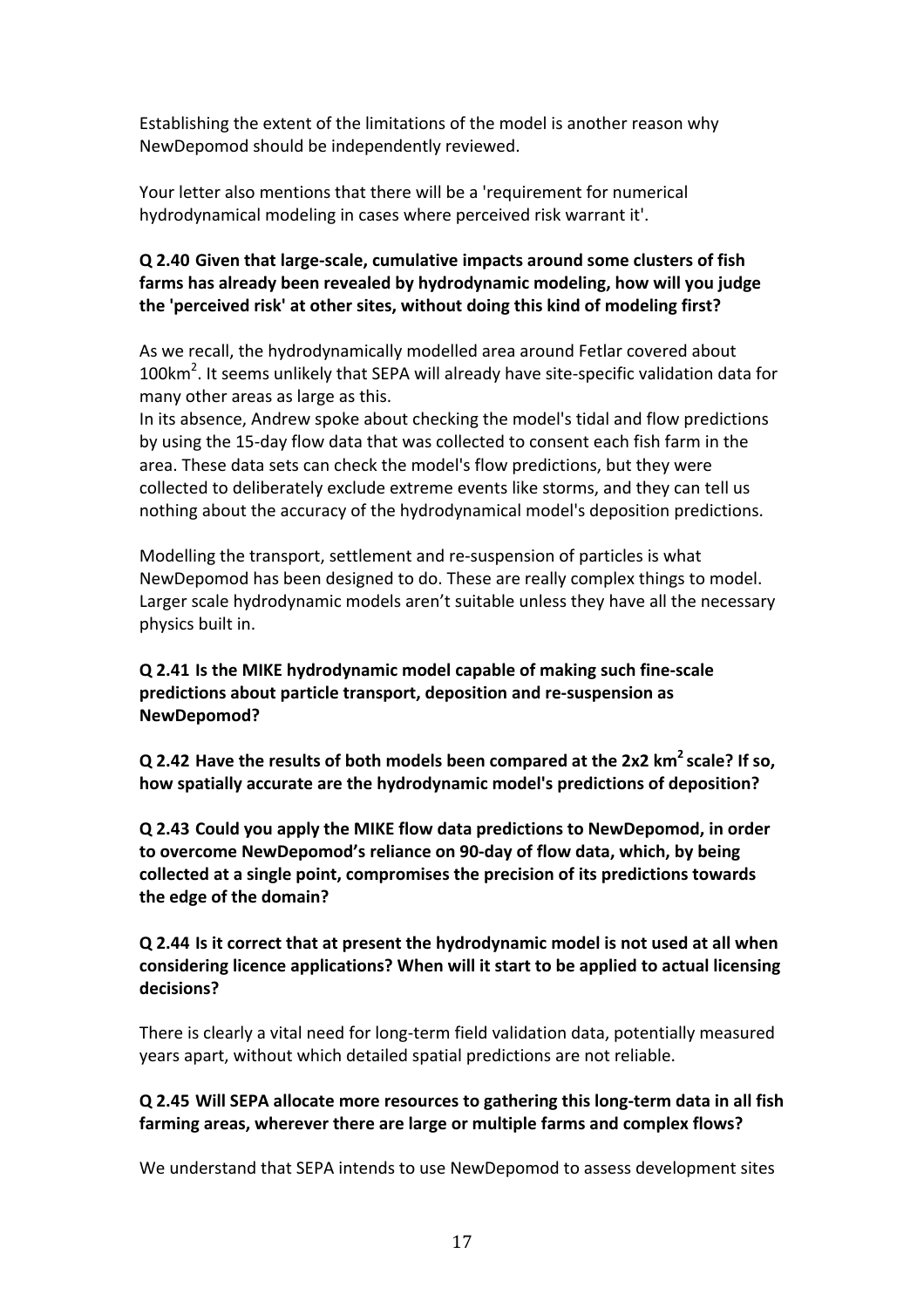which have not been validated. Mr A'Hearn's letter to Mr Dey explains that the unvalidated model's inevitable errors will be acknowledged:

'The validity of the simplifications and assumptions in the models are tested by comparing model *predications with environmental monitoring results.* This testing tells us how much potential error and hence uncertainty there is in the predictions.

Knowing this allows us to apply the appropriate level of precaution when using model results to *inform our decisions about development proposals.'* 

**Q 2.46** How would you quantify the uncertainty implicit in using NewDepomod in this conservative mode, without any site validation, when its predictions may be more or less correct for magnitude but not spatially precise?

**Q 2.47 How would you use the quantified uncertainty to set an appropriate biomass** for a fish farm?

**Q 2.48** NewDepomod did not make accurate predictions 'out of the box' for any of **its** six test sites. Will SEPA apply the model to proposals for expanding fish farms to **3500 tonnes or more, where its predictions have not been validated by >6 months** of flow data, and unless those predictions have been compared to 'more than usually detailed contemporaneous environmental impact data' (both as per the **NewDepomod** *Final Report***)?**

**Q 2.49** Have the sites of any existing applications for new or expanded farms already been validated to this extent?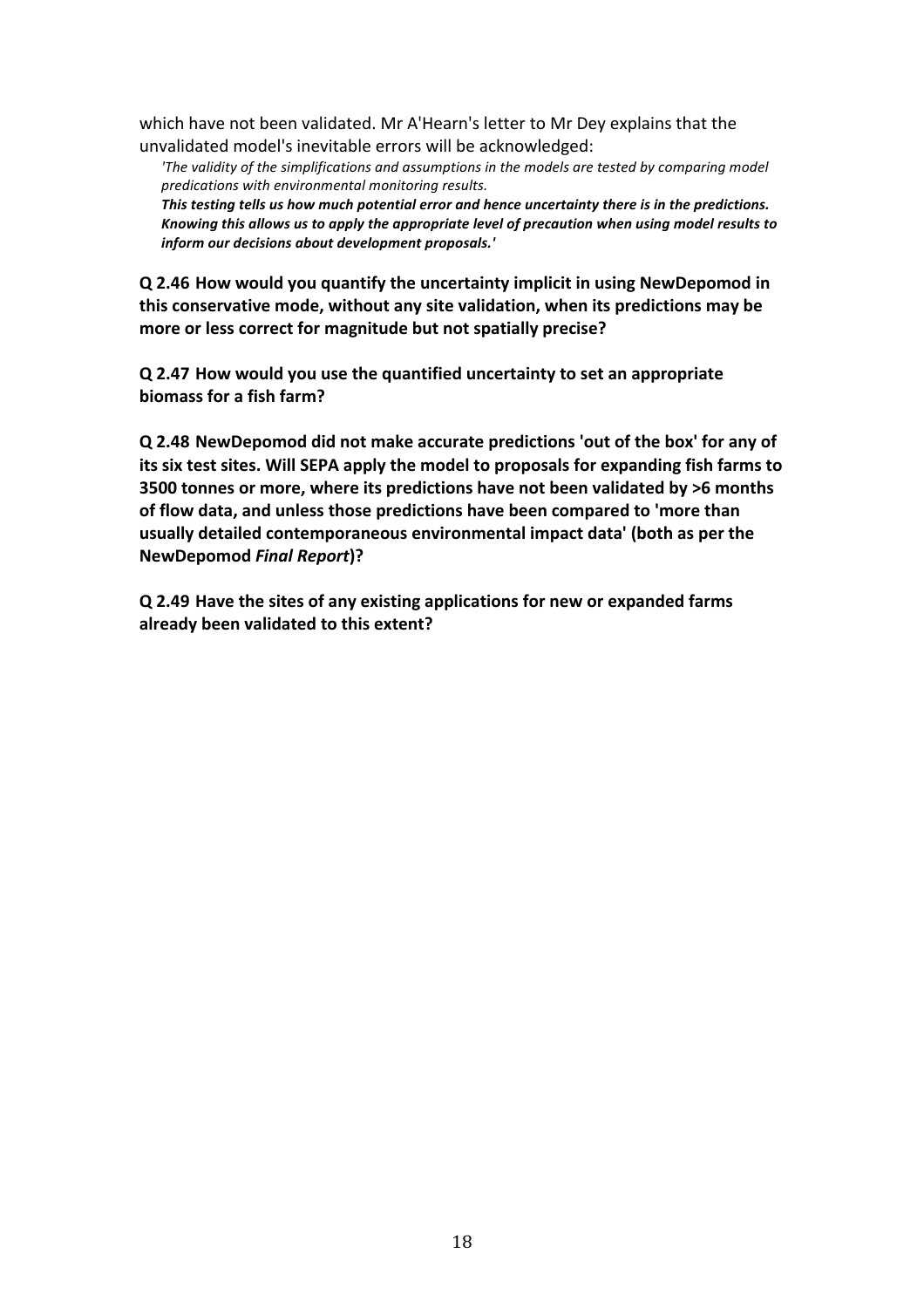### **Section 3** Why there are such high levels of adverse impacts and so many breaches of compliance with licence terms?

#### The impact of emamectin Benzoate

At our meeting, Mike Montague said that the SARF-funded PAMP2 study (including its final part, published in 2017: 'SARF098C PAMP2 Refreshment Study - The *association between emamectin benzoate use and crustacean assemblages around Scottish fish farms'*) had only shown a weak impact on crustaceans. In fact it's conclusions were that:

'...the evidence indicates a wide scale cumulative impact and incomplete recovery between successive emamectin benzoate treatments.....'... 'the ecosystem consequences of the observed reduction in crustacea are not known, but crustacea include important fishery species such as crabs and lobsters...' 

"...the evidence suggests that benthic crustacean may not be adequately protected by the current regulation of EMB use in Scottish salmon farms'...'our results indicate that, even allowing for regional differences in the physical properties of the receiving environment, the use of EMB is associated with substantial, wide scale reductions in both the richness and abundance of nontarget crustacea. Given the findings in this report we believe there is an urgent requirement to... consider the likely ecosystem consequences of large scale reductions in crustacean richness and abundance at the scale of sea lochs.'

The study strongly implicates emamectin benzoate in the reduction of crustacean diversity and abundance very far from fish farm cages, by an average of c.60%. Here are some parts of the 2017, crustacean-specific part of that report:

'...the data presented here suggest an approximate halving of mobile crustacean abundance in association with chronic and heavy use of EMB at reference stations.'

'The analysis indicates that, at average conditions, high EMB treatment will be associated with a *halving* of mobile crustaceans, at Reference stations in Shetland (following exclusion of scavenging/social species). These data are observational and it is possible that any association is not indicative of a causal relationship.'

*'The model (outliers removed) indicates that the effect of 300 q EMB usage (total per site and the approximate maximum total within the Shetland Islands)* would be to reduce mean mobile *crustacean abundance from approximately 18 to 7 (with a lower and upper 95% confidence* interval of 3 and 15) at average current speed and depth.'

(NB: a mean reduction from 18 to 7 is more than the halving mentioned above. Extreme reductions in abundance from 18 to 3 are not ruled out).

'These data were unlikely to be observed if there was no association between EMB (or correlated variables) and the abundance of crustacean families.'

'Multivariate analysis ... identified all the environmental variables assessed (EMB, particle size, sample depth and current speed) as being influential in determining the patterns of abundance of families at the Ref station.

'These analyses indicate that EMB is associated with changes in crustacean taxa, at Reference stations in Shetland. However, these relationships are complex.' 'Mobile taxa had a clear relationship with EMB use ...'

Subsequently SARF commissioned peer review for the PAMP2 report. Astonishingly this was conducted by 5 out of 6 reviewers appointed by the manufacturer of Slice.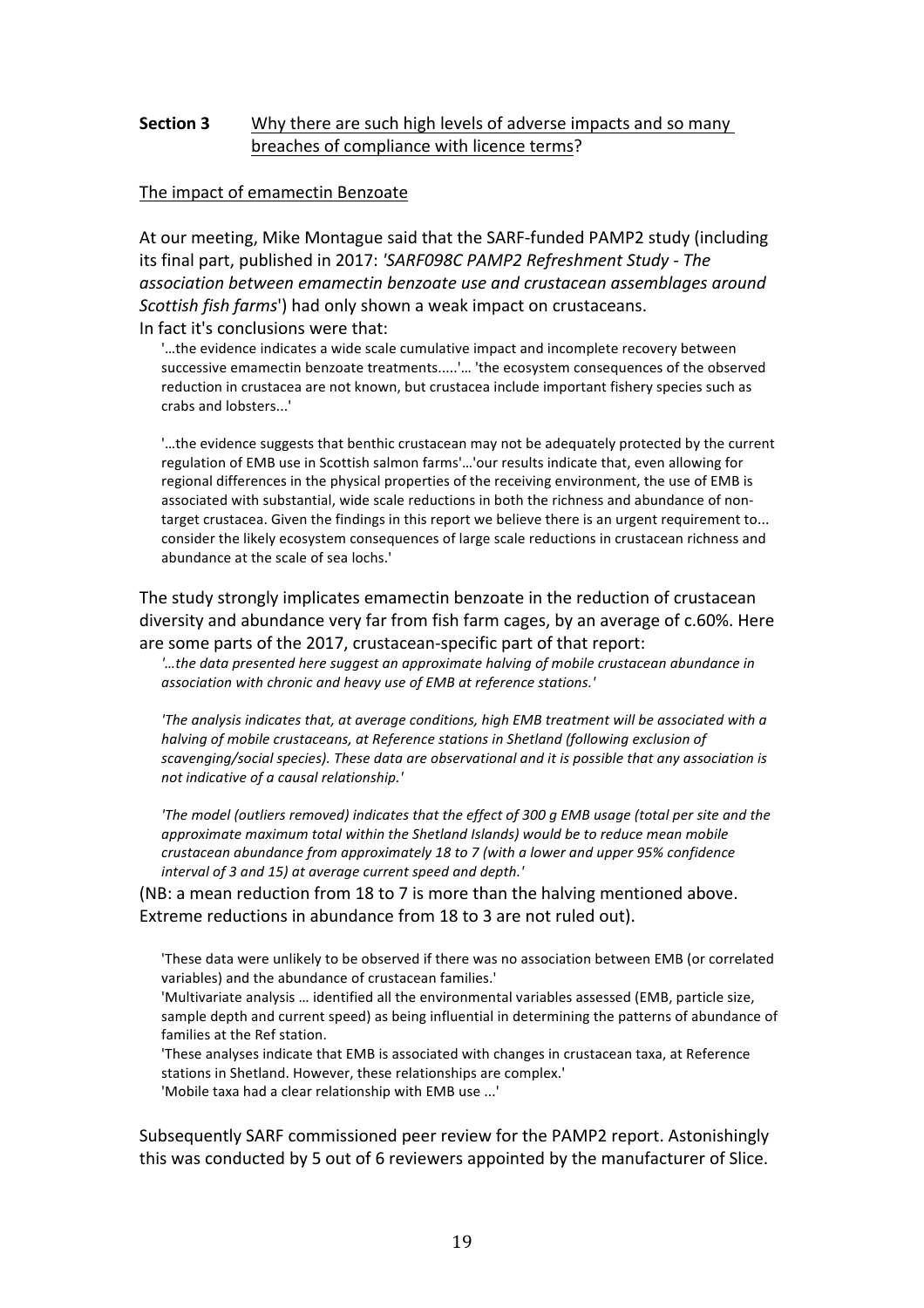This study also highlights how little is known about the effect of EMB, saying that:

- EMB might affect crustaceans by killing animals <1mm, not included in the grab sample analysis but eaten by larger animals, however: *'…the consequences of any associated change to the macrobenthos, and whether such changes cause meaningful change to ecosystem function and services remain unknown'*
- *'There are currently no systematic data on the inter-species variation in sensitivity to EMB,* at least in relation to the crustacean species recorded in the SEPA database or any assessment of susceptibility of different life-stages within a given taxa'
- *'The direct effects of EMB (mortality, altered fitness, escape)* which are largely unknown, will *combine to give a complex assemblage-level responses to EMB that are likely to change with* the degree and timing/duration of EMB exposure. The apparent (measured) response as *estimated as part of SEPA-consent monitoring (i.e. as generating the data analysed here) may* be **highly** influenced by the timing of the sampling event with respect to the last and previous treatment (timing and amount) and this is likely to be influenced by the nature of the receiving environment (e.g. current exposure, particle size) among other factors.<sup>'</sup> 'Modelling such complicated interactions/interrelationships requires a very large and wellbalanced data set and that was not available in the current analysis.'
- *'Nothing is known about the rapidity, or extent, of crustacean-defaunation following EMB* exposure and the rate of return of mobile taxa including macro-crustaceans.<sup>'</sup>

The PAMP2 study is filled with these 'largely unknown', 'inadequate data' and 'needs further study'. In the light of the uncertainty SEPA have asked for a review of the EQS for EMB and made interim reduction in EMB EQS in qualifying MPAs.

**Q** 3.1 Given so much uncertainty, why does the EMB EQS reduction apply only in qualifying MPAs and then only to new farm proposals, rather than to existing farms or proposals for their expansion?

**Q 3.2 With so many acknowledged unknowns, where is SEPA applying the**  precautionary principle to protect commercially valuable species and others that **occur outside MPAs?**

The impact on commercially valuable crustacean species

Sustainable jobs are very important in small coastal communities such as ours. Many of these are in the creel fisheries for crustaceans, which employ more people in coastal communities than fish farming and generate a huge amount of income for Scotland. We are deeply worried that SEPA's EMB *Options Paper* says:

*'...the* waters in which salmon farming is practiced are usually the same waters in which Scotland's *valuable crustacean fisheries are located.'*

*'Whatever conclusion is reached on the auality of such waters in terms of the WFD, it is not tenable for SEPA to adopt a position where commercial shellfish species are impacted by the* day-to-day activities of fish farms, activities which SEPA will have knowingly authorised under *CAR.'*

*'Indeed, one of the significant considerations and drivers of the authorisation process for all sea louse medicines has been the protection of commercial shellfish species, SARF098 reveals that* there is a significant risk of failure to provide such protection.'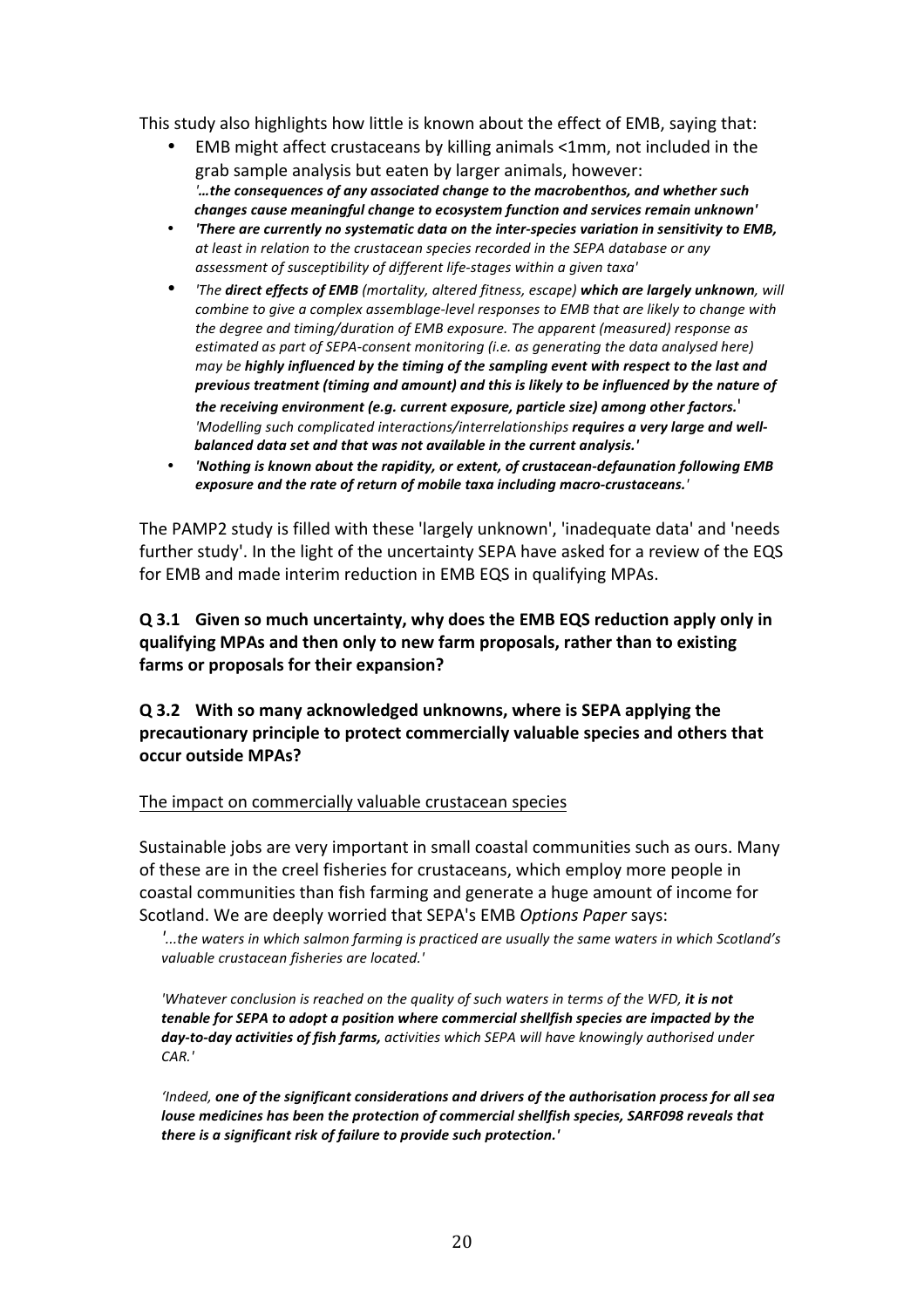'To date effects such as those described in SARF098 (ie the PAMP2 study) have not been *evident, ...* In part though this is down to our not having been in a position to undertake analysis of *the data that* we hold and this could be seen as a significant failing on our part, **especially in light** *of anecdotal claims of impacts on crustacean fisheries'*

Norwegian prawn fishermen are reporting the same fall in prawn or shrimp catches around fish farms, and so are fishermen in Wester Ross and the Hebrides.

The study mentions that: *'Langford et al.* (2014) concluded that EMB use in Norway might pose a risk to shrimp and any other species undergoing a moulting cycle'. A number of other papers, such as this from 2017, show that the chemicals used in aquaculture affect the larvae of commercial crustaceans, for instance the crab M. *edwardsii zoea* I, which is commercially-fished in Chile:

'Cypermethrin, deltamethrin, and azamethiphos affected 100% crab larvae at concentrations lower *than* used against sea-lice, hydrogen peroxide at the concentration used as an anti-sea lice treatment had lethal and sub-lethal effects on larval M. edwardsii zoea I, repeated exposure to *azamethiphos increased mortality, but did not affect zoea I developmental time, and chronic exposure to hydrogen peroxide had a lethal effect on larvae.'* 

(http://www.centroideal.cl/wp-content/uploads/2018/02/2017-Gebauer\_PASCHKE\_PARDO\_etal-Chemosphere.pdf) 

#### **Q** 3.3 What information does SEPA have about possible impacts on the **crustacean fishery?**

**Q** 3.4 How is the precautionary principle being applied to these important **species?**

# **Q 3.5 Is SEPA leading or commissioning research into the effects of chemicals on**  commercially and ecologically important animals, such as *Nephrops*, lobsters and crabs, separately and through a 'cocktail' effect? If not, why not?

The PAMP2 analysis deals only with medium to small animals. This may have to do with the size of the sampling grabs. The study says:

*'Different farm-operators use different grab-sizes (0.02, 0.045 and 0.1 m<sup>2</sup>) and SEPA require* different numbers of replicates depending on the grab size (5, 3 and 2) giving combined grab area *of 0.1, 0.135 and 0.2 m<sup>2</sup> respectively.'*

The largest (0.1m<sup>2</sup>) grab represents a square of 30cm on each side, which is quite small if you wish to sample larger crustaceans. You'd be very unlikely to catch an adult lobster or brown crab with such a grab. Prawns burrow in mud but the other commercially important species are often found on hard substrates where grabs would not work anyway.

### **Q** 3.6 Why does SEPA not routinely sample in ways that would include these commercially important animals around fish farms?

**Q** 3.7 Are commercial crustaceans represented at all in the benthic biological samples collected for and by SEPA, for the purpose of assessing the impacts of **pollution?**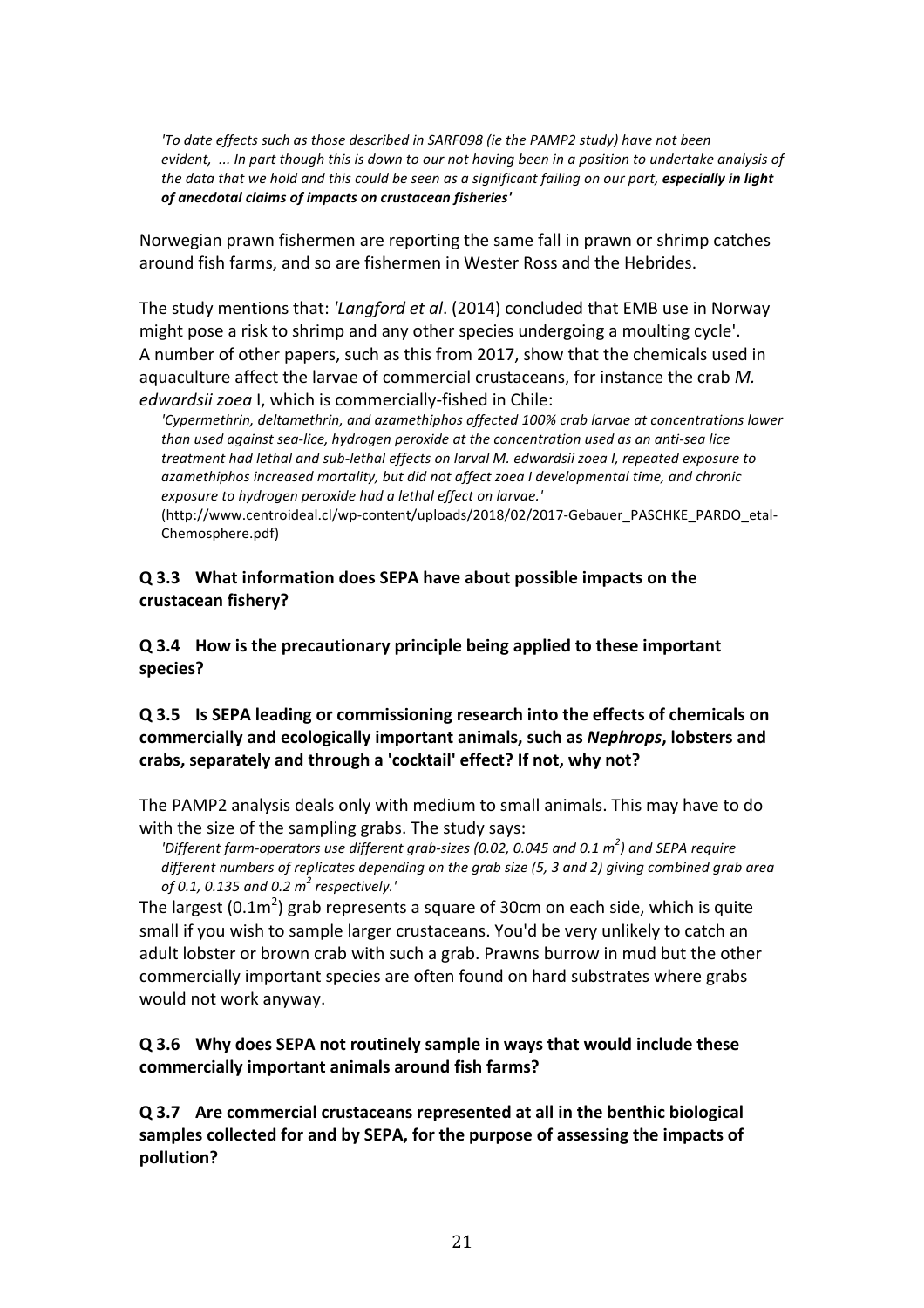**Q** 3.8 Will SEPA now look for evidence of reductions in crustacean biodiversity (including of the commercial species), where the hydrodynamic models predict adverse impacts on the seabed due to solid waste, much of which contains EMB?

**Q 3.9 Will SEPA also look for such an effect in areas where such modelling has so**  far not been done?

#### **Compliance**

We feel that SEPA should make more rigorous and unannounced inspections (written evidence to ECCLRC shows that in 2017 just 9% of 160 visits were unannounced). We understand that there are access, safety and biosecurity considerations, but this would help to counter the sense that there is too much reliance on fish farms to self-report, when self-reporting their environmental harm could affect their profits. More licences should be modified when required. Public trust in the regulator suffers when there is a failure to revoke licences and to successfully prosecute persistent offenders. This failure has become more apparent in the last decade.

You mentioned that compliance has improved recently but in the three years to the end of 2017 there were still 105 breaches of either seabed or EMB EQS levels among Scotland's c. 225 active salmon farms, according to Mr A'Hearn's letter to Mr Dey. Sometimes both may have occurred at the same farm, or perhaps multiple times at the same farm, but the minimum number of areas of seabed affected is 76, which means that these breaches seem to have happened, at best, at 1 in 3 farms and perhaps more. Of the 42 farms that had to reduce biomass only 10 were confirmed to have recovered. Eight (20%) have not shown seabed quality improvement. A similar number had become fallow as part of the usual cycle, and not surprisingly the seabed under those has improved, but is likely to be damaged again when production restarts, and a further 15 farms (ie  $>1/3$ ) have yet to submit their latest survey results, so some of those may not have improved either.

**Q** 3.10 Do you agree that this is an unacceptable proportion of farms to be causing **adverse environmental impacts?** 

**Q 3.11 How do these percentages compare to the proportion of terrestrial farms**  generating adverse environmental impacts on land?

**Q 3.12 Do these breaches of environmental standards count as non-compliance**  with the CAR licence terms? Or is that only when the farms fail to take action to rectify their adverse impact on the environment?

**Q 3.13 Have any farms ever had their CAR licences revoked by SEPA for persistent breaches of licence terms?** 

**Q 3.14 Have any operators been fined for breaching their licence terms?**

**Q 3.15 Have there been any successful prosecutions for persistent breaches?**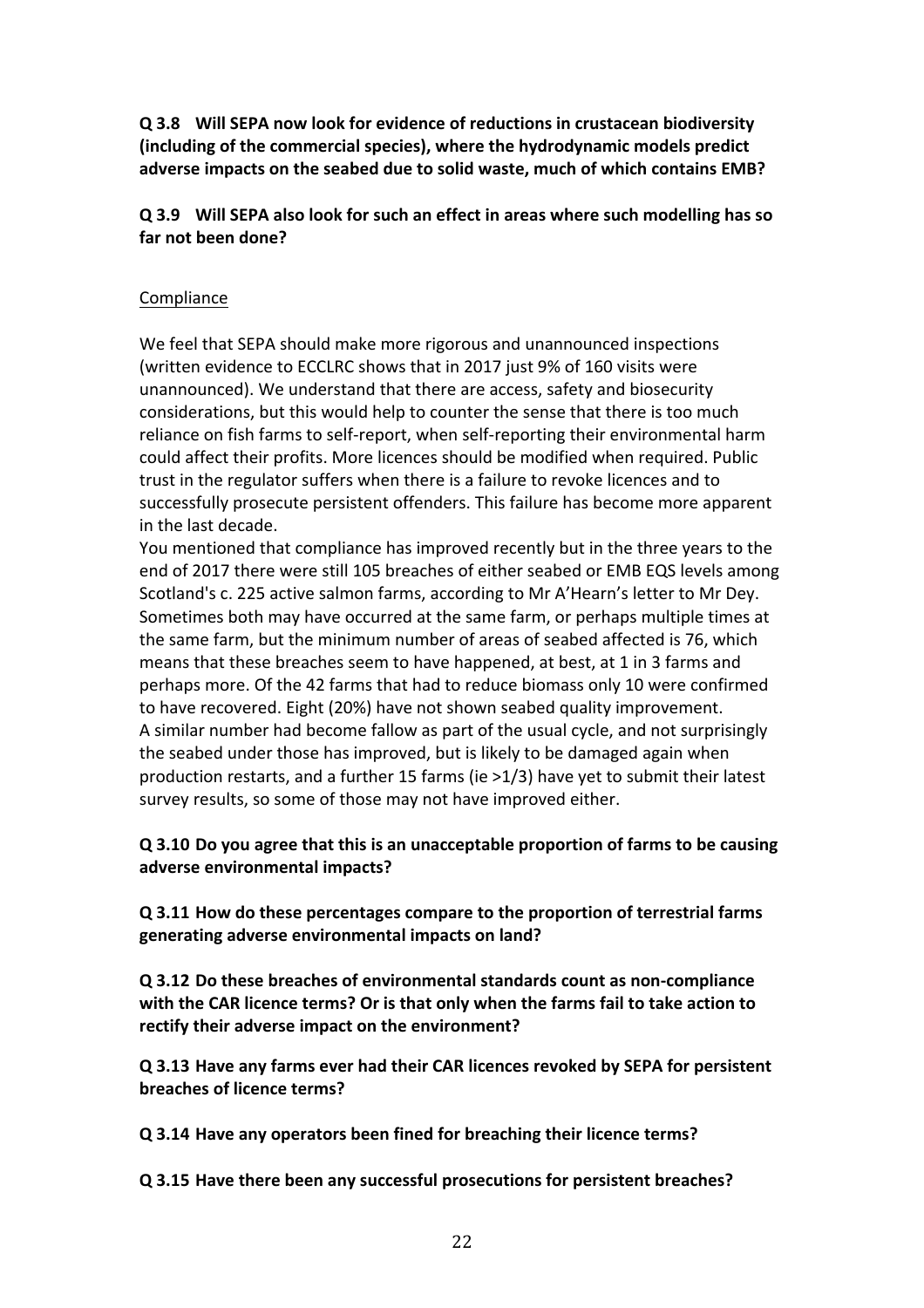#### **Q 3.16 If not, why not?**

**Q** 3.17 Are these breaches due to modelling problems resulting in over-generous biomass limits, or the breaking of safe biomass limits, or other factors? If so what are the other factors?

**Q 3.18** Is SEPA's reluctant to revoke licences or to prosecute for EQS/AZE breaches **because it knows that its modeling/consenting framework, using AutoDepomod, is** not accurate enough to predict whether the permitted biomass will impact the seabed adversely?

**Q 3.19 Does self-reported monitoring data become ineligible as evidence in court,**  as self-incrimination is not allowed?

#### Honest self-monitoring

**Q** 3.20 What is 'quality assured monitoring data' in Mr A'Hearn's letter to Mr Dey? **How is it assured?**

**Q 3.21 What percentage of environmental monitoring is self-reported by the industry?**

#### **Q 3.22 What safeguards are there to prevent a fish farm operator from sampling**  the seabed further from the cages than they are supposed to?

We have seen the following allegations that at least one company overstocks its pens on purpose and keeps two sets of book, one with false figures to show the inspectors, while a second, accurate set is hidden during inspections:

'Several of their existing fish farms are currently producing above authorised levels. Reports of production levels, fish numbers and densities to the authorities are false. Site managers keep duplicate records. The real figures are never shown to auditors.'

#### **Q 3.23 How do inspectors assess biomass when looking at a pen full of fish?** Do they just look at the books kept by the fish farmer?

**Q** 3.24 Likewise, how could an inspector tell whether extra chemicals were being **used to treat sea lice, if their use was not recorded?** 

### **Q 3.25 Has SEPA considered that the soaring quantities of chemicals found on the seabed may be a consequence of higher than permitted biomasses of fish being treated?**

Here is one example of overstocking, at Poll na Gille:

From October 2012 to July 2014 there was a cycle with very significant overstocking. The site was licensed for a maximum of 1500 tonnes from November 2012 but by early 2014 the cages were holding roughly 50% over the permitted level. There were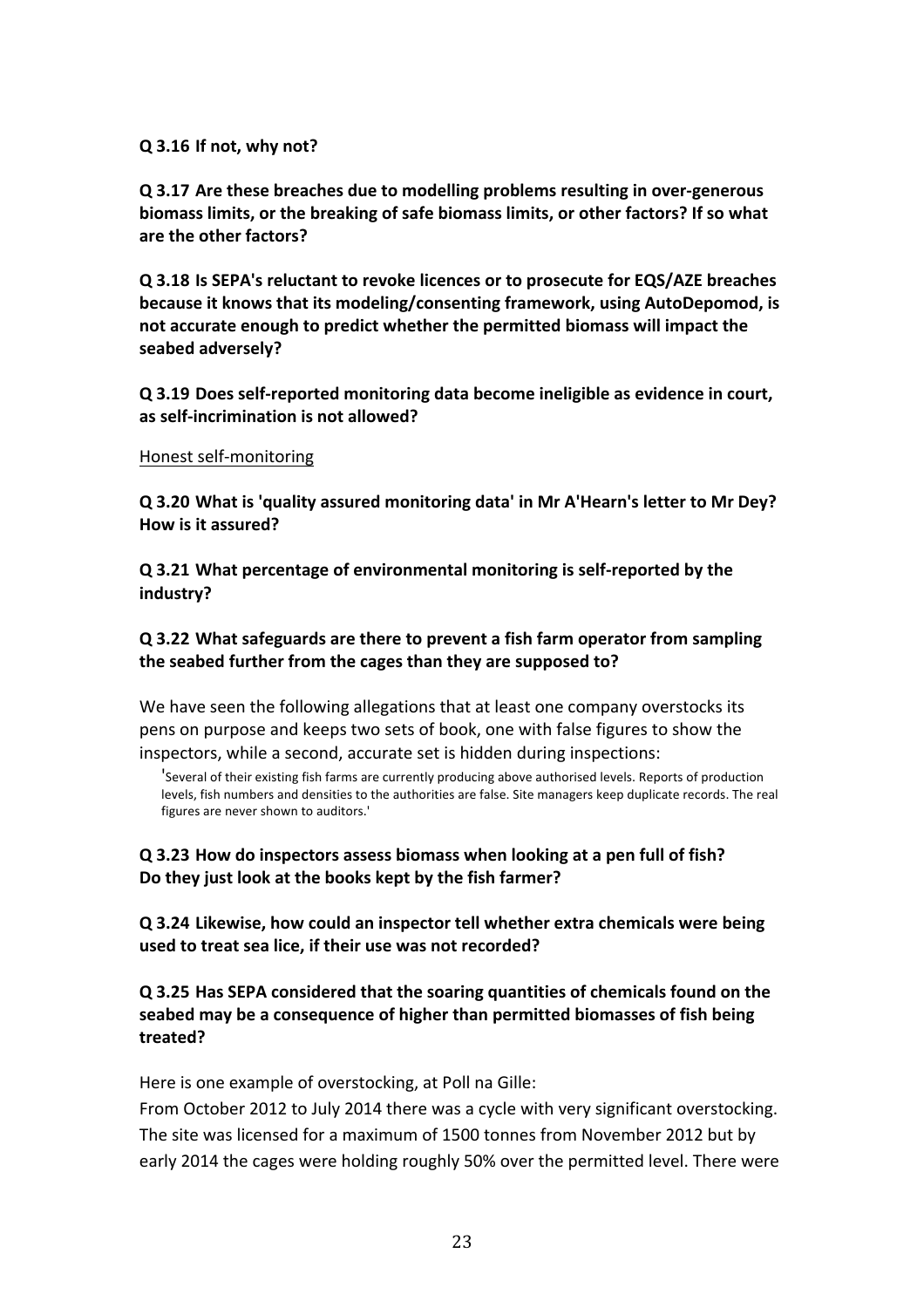significant mortalities. The current cycle started in November 2016, with permitted biomass of 1500 tonnes at commencement, but figures published on the Scotland's Aquaculture database show that stocking reached 2207 tonnes in October 2017.

The later breach, in 2017 seems to have occurred because Marine Harvest restocked the farm in November 2016, in anticipation of being granted an application to increase biomass from 1500 to over 2000 tonnes. That application was not even advertised until the end of November 2016, with an end date for public comment of 19th December 2016. Permission to increase biomass to its current level was not granted until March 2018. The most recent emamectin residue sampling at Poll Na Gille, carried out on 18th January 2016, shows breaches of the current far-field EQS (at 100m from the farm), 110 days after the last use of emamectin on the farm.

At Poll na Gille the benthic surveys show six 'Borderline', six 'Unsatisfactory' and two 'Not Accepted' since the farm was established.

# **Q 3.26 Given this record, why did SEPA permit the two earlier increases in biomass at Poll na Gille?**

If there are no fines, no succesful prosecutions and no revoking of licences there is no disincentive to avoid overstocking and adverse impacts like these.

# **Q 3.27 Were Marine Harvest prosecuted for these biomass breaches and the** consequent impact on the marine environment? If not, why not?

The NewDepomod report submitted to SEPA for CAR approval for further biomass increase at this site (CAR/L/01000800) shows no distribution of waste away from the cages at all, despite their being sited above a sloping seabed. No waste is predicted to be exported from the modeled domain.

# **Q** 3.28 Why is there such a large discrepancy between NewDepomod's predictions and what the hydrodynamic modelling suggests normally happens around Shuna.

Fish farms in Loch Fyne have been applying for retrospective planning permission for larger biomasses. In the absence of sanctions for doing this, it seems offers a way to expand their production without delay or proper scrutiny.

# **Q 3.29 Does SEPA know whether these farms also have exceeded their CAR biomass limits?**

**Q 3.30 Since NewDepomod and especially the hydrodynamic models, show the**  dispersion of waste across a larger area than previously, the amount remaining in the area that's currently assessed by SEPA will inevitably be reduced. Does this make it easier for fish farms to achieve a pass for their impact on the environment?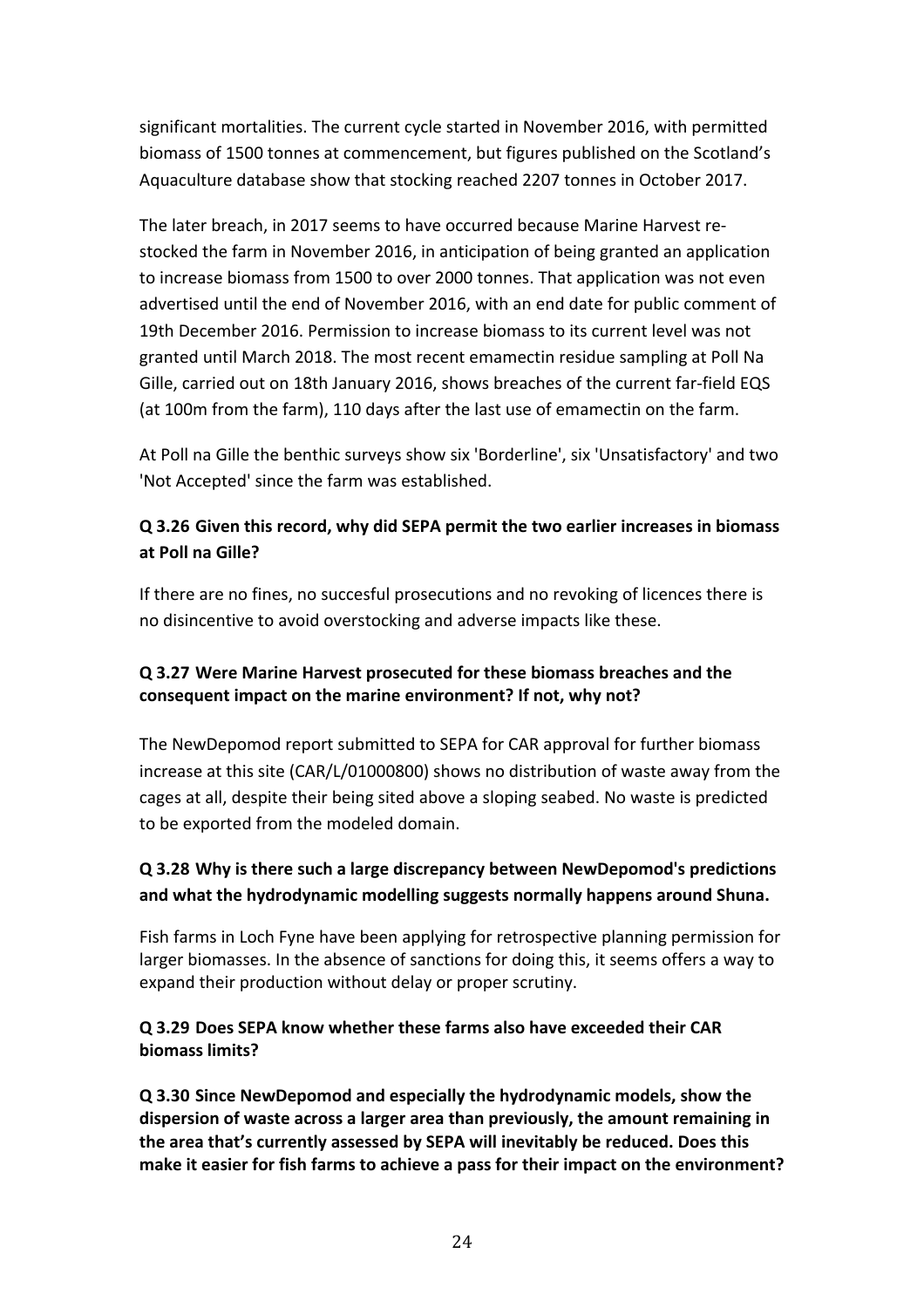#### **Section 4** Why has it been hard for SEPA to detect problems in the past?

#### Insufficient seabed monitoring

*The NewDepomod Final Report, p 26, says:* 

'Seabed EMB residue data from routine monitoring undertaken in association with all treatments *is* held by SEPA. However, this data only comprises two sampling locations per site. Such a sparse coverage of impact data is insufficient for adequately characterising the spatial *extent and intensity of a seabed impact. Therefore this routinely collected data was considered* inadequate for the purpose of assessing model performance.<sup>'</sup>

SEPA only had sufficient data to test its own models by hindcasting at 6 sites. This is part of a broader failure to collect enough meaningful/useful seabed impact data. The PAMP2 study struggled with the same problem.

#### *NewDepomod Final Report,* p 30:

'Although SEPA have good EMB residue data available for 6 sites, contemporaneous flow data is not available for the periods relating to those impacts. Therefore hindcast modelling has been performed using relatively small samples of flow data which may be non-representative of the *actual flow conditions experienced when the impact was being created.'*

#### And:

'A more robust test of the model, and more accurate approach to model-site calibration would be to use flow data collected through the time period over which a measured impact has formed.<sup>'</sup>

#### **Q** 4.1 Will the collection of contemporaneous flow and seabed impact data now be a standard requirement or all fish farms?

There is clearly a need for large-scale monitoring of the seabed away from farms

**Q** 4.2 Will more data be gathered in the far field and will it be analysed routinely for emerging patterns across the sector as well as per farm, as appears not to have **happened previously?** 

**Q 4.3 How often will it be analysed? Once every 13 years or so (PAMP1 to PAMP2)** is clearly not often enough.

#### **Q** 4.4 Where will the results be published?

This will be a lot of work and the sector is planning to double in size. Charging for monitoring at individual fish farms may not cover the cost of this general monitoring.

#### **Q 4.5 Are SEPA allowing extra resources for this?**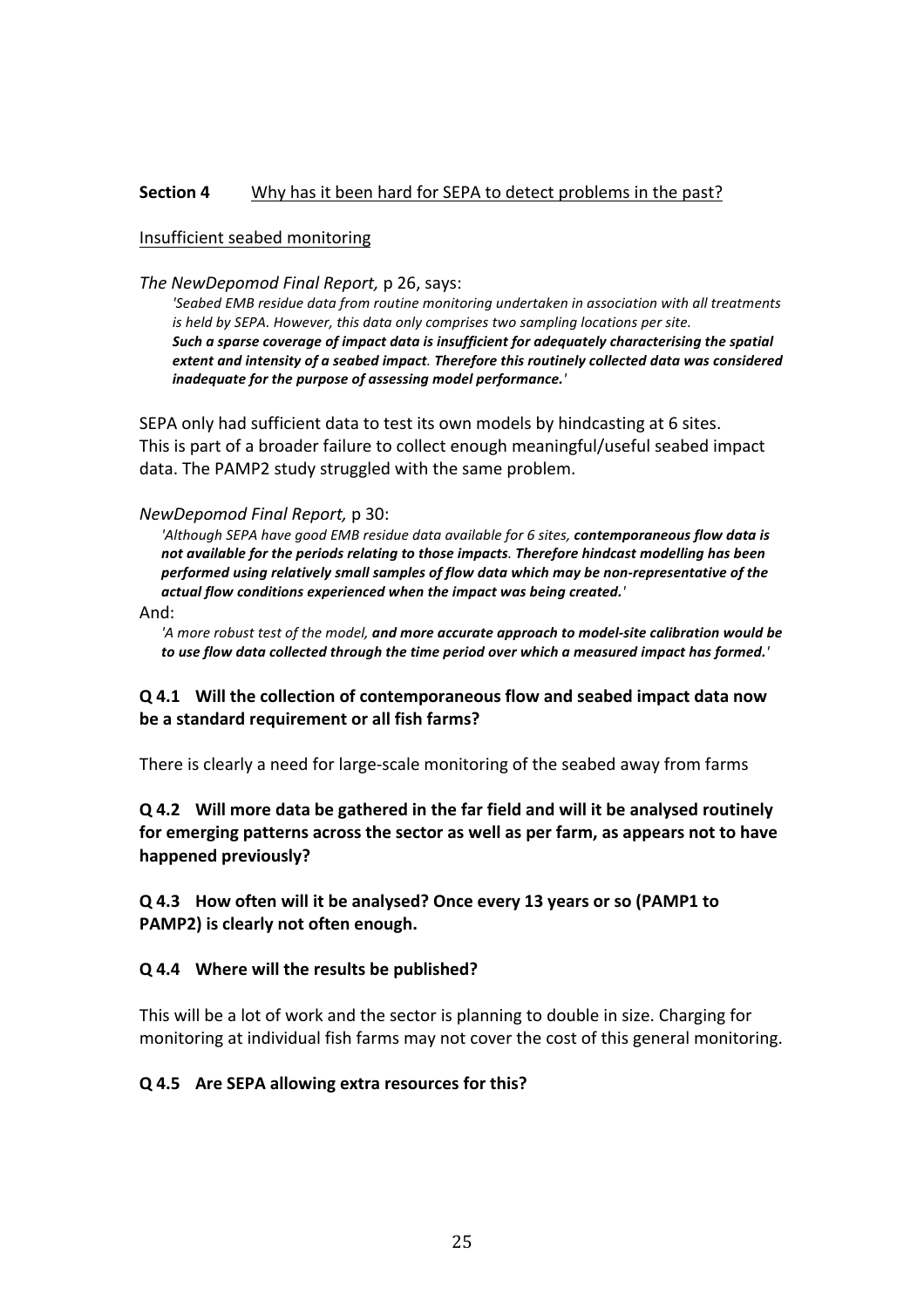### **Section 5** Applications already for 3500t farms

SEPA seems to assume that more exposed, dispersive sites will always be offshore. Dispersing particulate waste might work far offshore in very deep water, but close to shore this kind of pollution is not diluted to oblivion.

Fish farm operators will find near-shore locations much more convenient, so it is no surprise that one of the first 3500 tonne farms being proposed (and now being considered by Argyll and Bute council) is close to the mainland shore.

In the light of the trial hydrodynamic modelling results around Shuna it is clear that, in complex shallow coastal areas such as this, even with high flow rates, the waste moves further from the farms and much of it then accumulates elsewhere, increasing the chance of cumulative effects with other farms. It would be irresponsible to permit such large farms while the effects of the accumulated chemicals and the waste on Scottish species are unknown, and irresponsible to permit the doubling of production of farmed fish without first gathering this information.

The as-yet unapproved new DZR system aims to 'promote the use of tidal locations' (or 'exposed, more remote locations with strong tides' as Mr A'Hearn put it to GD). We are very skeptical of that. The Sound of Jura has fast tides but it is not far offshore, so fish farms here, and in many similar coastal location with strong tides, would be sited close to homes and businesses that rely on the sea being unpolluted, close to valuable creel fisheries, salmon migration routes, wild salmonid breeding rivers and sea trout coastal feeding habitat.

It is not true, as stated in Mr A'Hearn's letter to Mr Dey, that farmed fish in coastal sites like this will be located '...where the risk of diseases and hence medicine usage *are also likely to be lower'*. Nor is it true that in all exposed locations '...the risk of *infection with sea lice and other diseases can be less'*.

There would not be fewer sea lice at sites in the Sound of Jura or near Shuna - their sea lice reporting areas have some of the worst figures in Scotland and treating lice is a major cause of the increased use of biocidal chemicals. SEPA must take its share of responsibility for increasing sea lice numbers, as a direct result of permitting larger farms.

Despite being inshore, these are extremely exposed sites. The proposed farm at Dounie would have been only 50m from a rocky lee-shore, anchored on the edge of a 200m underwater cliff and exposed to an 8 km fetch.

We agree with SEPA that, at present, there is inadequate consideration by Marine Scotland of the extreme conditions that new large farms in similar locations will have to survive. The SAMS report shows that large numbers of escaping salmon have a profound effect on the wild salmon population. Hundreds of thousands already escape from farms in sheltered locations every year. Siting larger farms in more exposed places make this more likely. Siting them near the shore would be irresponsible.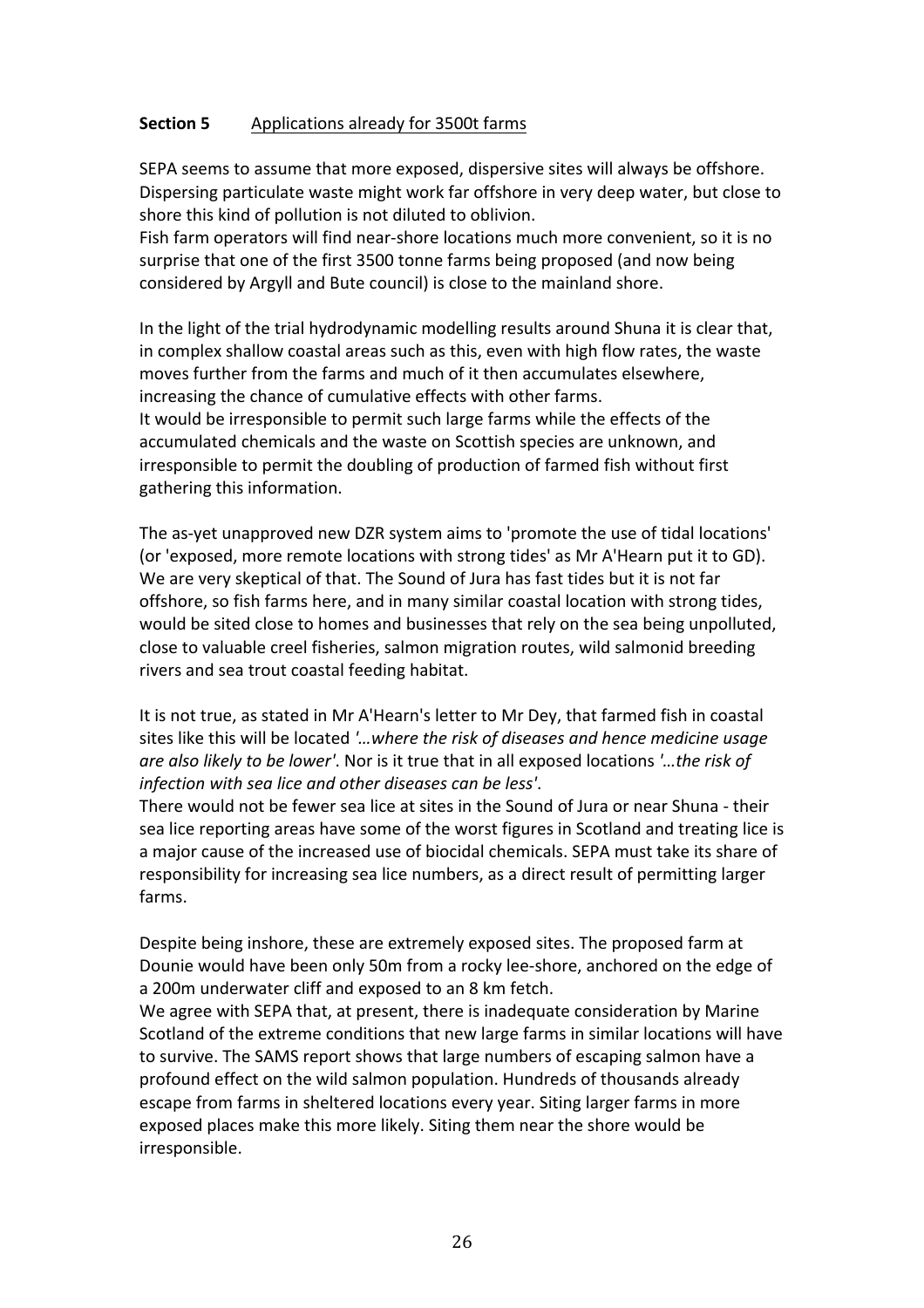Mr A'Hearn's letter to Mr Dey says: 'The improved risk assessment process will be *applied to all proposals for new farms and expansions to existing farms, irrespective of location.'*

# **Q 5.1 By this does he mean by this that NewDepomod and hydrodynamic**  modelling will be applied to all new and existing farms?

Mr A'Hearn also wrote that: *'The updated deposition model and hydrodynamic models* used for DZR will also be used for all proposals to discharge emamectin *benzoate'*

# **Q** 5.2 Would this apply even if the detailed site-specific validation of **NewDepomod has not been done at every such site? What would the results** mean under those circumstances?

#### Mr A'Hearn also wrote that:

'The improved capabilities of the new risk assessment system will allow some of the precaution *(e.g. the 2,500 tonne maximum biomass limit)* in the current system to be appropriately reduced. That precaution had been incorporated to account for gaps in understanding but was producing the perverse effect of creating disincentives for farms to locate where the environment is best *able to accommodate them.'*

**Q** 5.3 If the objective of the new system is to encourage farms to relocate to areas where the environment is best able to accommodate them, why are Marine Harvest looking to have their first 3500t farm near Shuna, where there are at least **6** farms already?

**Q** 5.4 **Is the Shuna fish farm one of the new government approved 'innovation sites'?**

**Q 5.5 Unless SEPA has seen satisfactory hydrodynamic modelling results at the time of any planning consultation, how can the agency advise a local authority** whether a proposal will do harm across a large area, and perhaps combine its **impacts with the waste from other fish farms or other sources of particulate pollution outside NewDepomod's modelled domain?** 

**Q** 5.6 Now that it is possible to do such modelling, but in its absence, aren't SEPA and the local authority obliged to conclude that there is a possibility of such harm **occurring?** 

**Q** 5.7 Under the DZR proposals, doesn't allowing a 50ha AZE (larger than most AZEs under the current system), directly contradict DZR's stated aim of doing less harm to the seabed?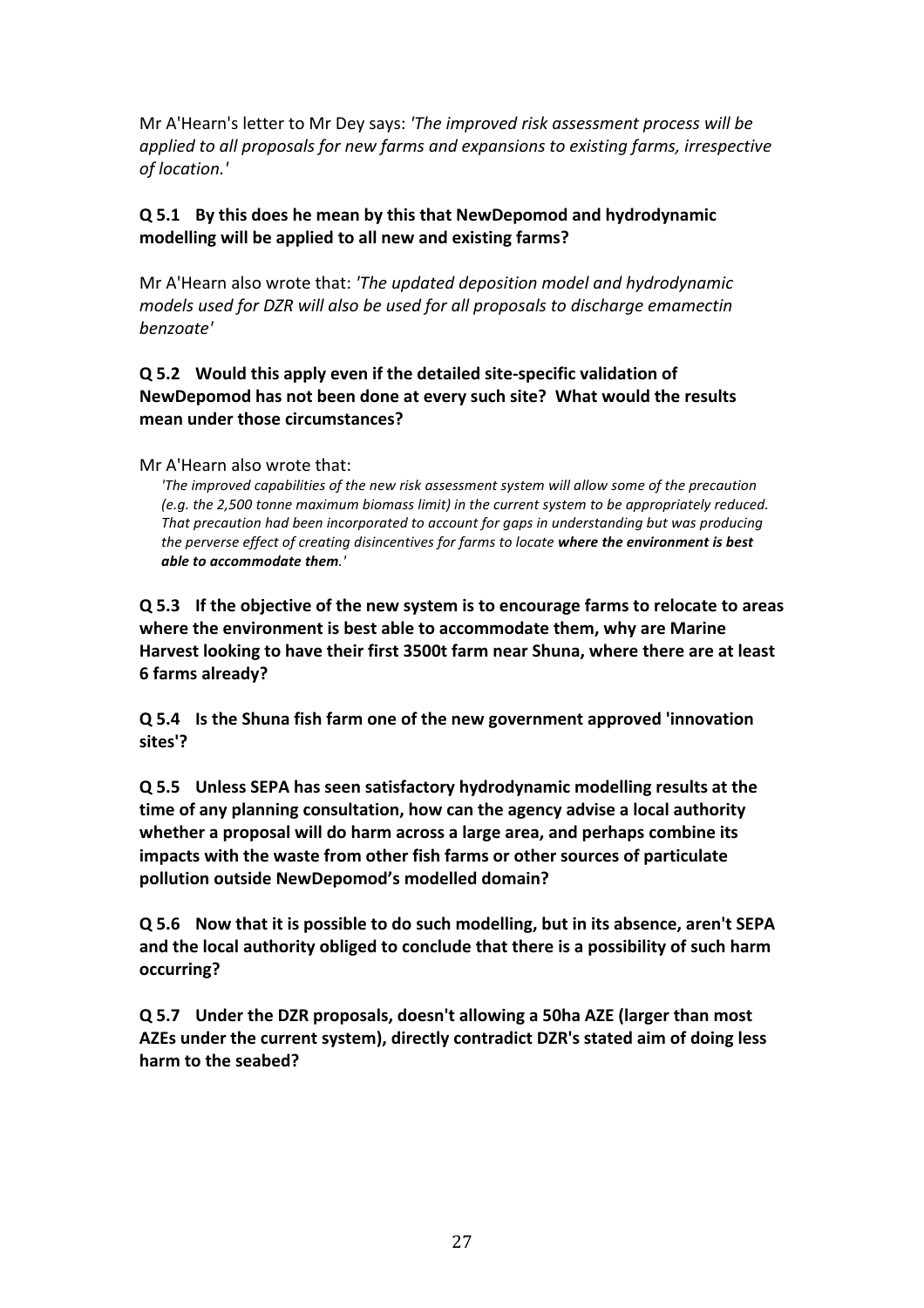# **Section 6** SEPA's biodiversity duty and the precautionary principle, the impact on protected sites and species

'Regarding revoked or adjusted licences, SEPA has not had cause to reduce the permitted biomass *at,* or revoke the authorisation for, any fish farm for the purposes of ensuring the achievement of a protected area objective, including those for maerl.'(SEPA written update to ECCLR Committee *2018)*

'To date no existing fish farms have been identified as compromising the objective for a protected site' (A'H letter to GD)

**Q** 6.1 Is this inability to identify any farms as having compromised protected sites **because, according to SEPA's updated written evidence to the ECCLR committee:** 'We do not hold information with which to assess whether farms authorised in the past (i.e. predating the establishment of protected areas for maerl) affected the quality or extent of any maerl beds present around these farms.'?

**Q** 6.2 How many protected sites established in areas with pre-existing fish farms have been checked, to make sure the farms are not compromising the protected features of the sites?

**Q** 6.3 How much other data has SEPA sought on impacts within protected areas, distant from farms, given what is now known about the very widespread nature of **fish farm waste deposition?**

### **Q** 6.4 Does Mr A'Hearn's statement above rely solely on routine fish farm grab and sediment chemical monitoring at two fixed distance locations per farm?

Soon after a fish farm was established at Scarba, northern sea fans disappeared at the site. They are a PMF. This was documented photographically, before, during and after by local diver David Ainsley.

The definition of 'relevant protected area' given in WAT-PS-17-03 includes: *'*- an area designated as a marine protected area for the protection of habitats and/or species; or where a Priority Marine Feature has been identified; and *-* in which the conservation interest may be susceptible to the effects on the area of *emamectin benzoate'*

**Q** 6.5 Given that 'relevant protected areas' are not only inside MPAs but also include places 'where a Priority Marine Feature has been identified', and places 'in which the conservation interest may be susceptible to the effects on the area of *emamectin Benzoate', how does SEPA identify the areas outside MPAs which are* **eligible for the lower EMB EQS?** 

**Q** 6.6 Has the lower EMB EQS been applied in all these cases, to new and existing **farm licences?**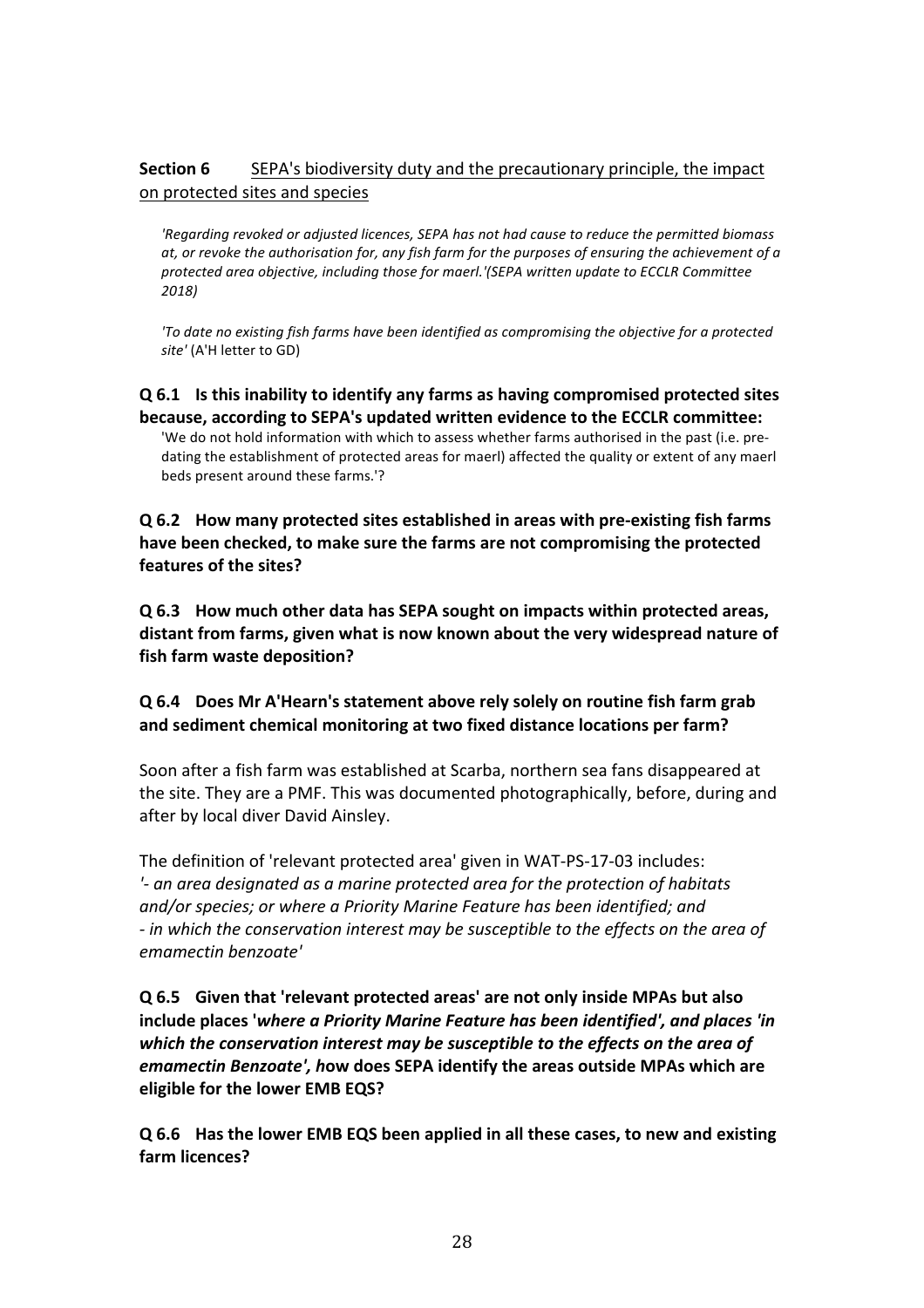**Q 6.7 With regard to the interim lower EMB EQS, and given that there is no**  information on the sensitivity of Scottish species to EMB, or to organic waste, how does SEPA determine whether a 'conservation interest' will be affected?

**Q** 6.8 How is the precautionary principle applied to these decisions?

**Q** 6.9 Does the more stringent EMB EQS apply throughout the protected area or only in certain parts of it? If the latter, how does SEPA determine which parts?

**Q 6.10 Has SEPA reassessed any EMB licences for the farms that are now inside MPAs that were created after the farms were licensed?** 

**Q** 6.11 Why is it considered safe for existing farms in MPAs to continue to operate and even to expand, without modifying their EMB EQS downwards? Given that:

- The 'safe' biomass for these farms was established by AutoDepomod, which deliberately under-estimates the export of organic material and EMB from the modeled area around the farms.
- Hydrodynamic modelling shows that this material can accumulate far from the farms, and that multiple farms add to the quantities, increasing EMB concentrations at those locations.
- Emamectin seems to have profound effects on seabed animals, especially crustaceans, at levels below the limits of detection, according to the PAMP2 study.

**Q** 6.12 What assessment do SEPA use for the cocktail effect of more than one fish farm chemical being used at the same time, especially as EMB is excreted by farmed fish for months and that it persists on the seabed for many years. **and given that (***SAMS report***):***'Bath treatment chemical plumes can extend up to 8 km'* **(***Page & Burridge***, 2014)?**

### Impact on the broader environment

'We regulate waste emissions from all marine cage farms in a way designed to prevent damage to *the marine environment beyond a permitted footprint of impact on the sea floor around the cages.* We do this by setting limits on fish biomass and on medicine usage.

The limits are calculated with the aim of ensuring that concentrations of pollutants beyond the permitted zone of impact do not exceed levels at which damage to biodiversity could result. These safe levels are defined by environmental standards. We use a combination of monitoring data provided by operators and the results of our own monitoring and investigative surveys to *check that the standards are being met.*<sup>'</sup> (A'H letter to GD):

**Q 6.13 The hydrodynamic modeling you showed us demonstrates that pollutants**  and waste are accumulating and having an adverse impact on the seabed outside **the permitted footprint of farms. What is SEPA doing to ensure that the standards in the depositional areas away from farms will be met?** 

We were pleased to hear that SEPA are, 'currently developing large-scale spatial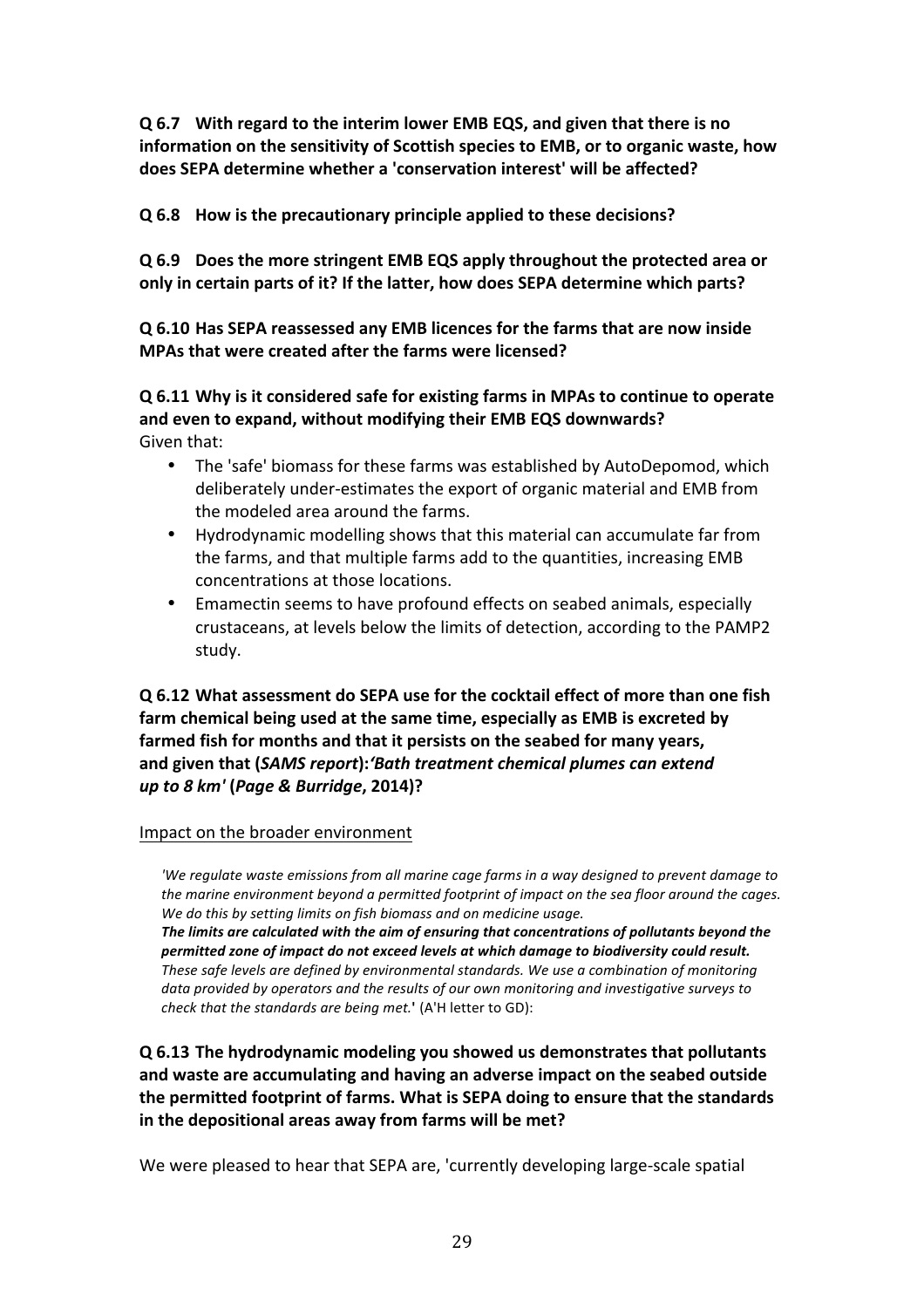standards for waterbody-scale issues, including overlapping impacts. This may lead to limitations of biomass to reduce cumulative impact of solid waste as indicated by hydrodynamic modeling.'

# **Q** 6.14 What is the scientific basis for your calculation of the west coast's total assimilatable amount of solid and dissolved waste, and of fish farm chemicals?

**Q** 6.15 What is an acceptable amount of organic material to lose from a modeled domain to 'fate unknown'? 82%, as NewDepomod predicted at Dounie? 99%, as **AutoDeopomod predicted?** 

**Q 6.16 How will you assess the amount of deposited material to which mobile Marine Priority Feature species are exposed?** 

# **Q** 6.17 In the absence of such information, how will you apply the precautionary **principle?**

We understood from the meeting that when a pre-existing farm in a more recently created MPA (with qualifying features), asks for permission to expand, that SEPA would advise them not to apply to expand, if the modelling suggested the farm's waste would impact the sensitive features of the MPA. If the operators chose to press on with their application they might find that the extra monitoring/modelling would oblige them to reduce biomass instead.

# **Q** 6.18 Is that correct and does it apply to all applications for expansion inside **qualifying MPAs and other protected areas now?**

### SEPA's biodiversity duty

At the meeting we discussed SEPA's legal duty to protect biodiversity and agreed that this is unavoidable, since all Scottish public bodies must take direct responsibility for the environmental impacts of their actions: as the Explanatory Notes to the Nature Conservation (Scotland) Act 2004 state,

*'…public bodies have a legal obligation to further the conservation of biodiversity in the course of carrying out their functions ... The new duty is not intended to be narrow or prescriptive, but the* purpose of it is to place the onus on public bodies to take direct responsibility for the impacts which their policies and operations may have on the natural environment.'

Indeed SEPA's Biodiversity Duty Report talks about exercising its duty to protect designated features of conservation sites, but it says nothing about mobile PMFs such as salmon and sea trout.

You mentioned that wild salmonids are also declining in the east of Scotland, where there is no fish farming. The SAMS report for ECCLR was very clear on this: Scotland's wild salmonid populations are declining for a number of reasons, but, as the graph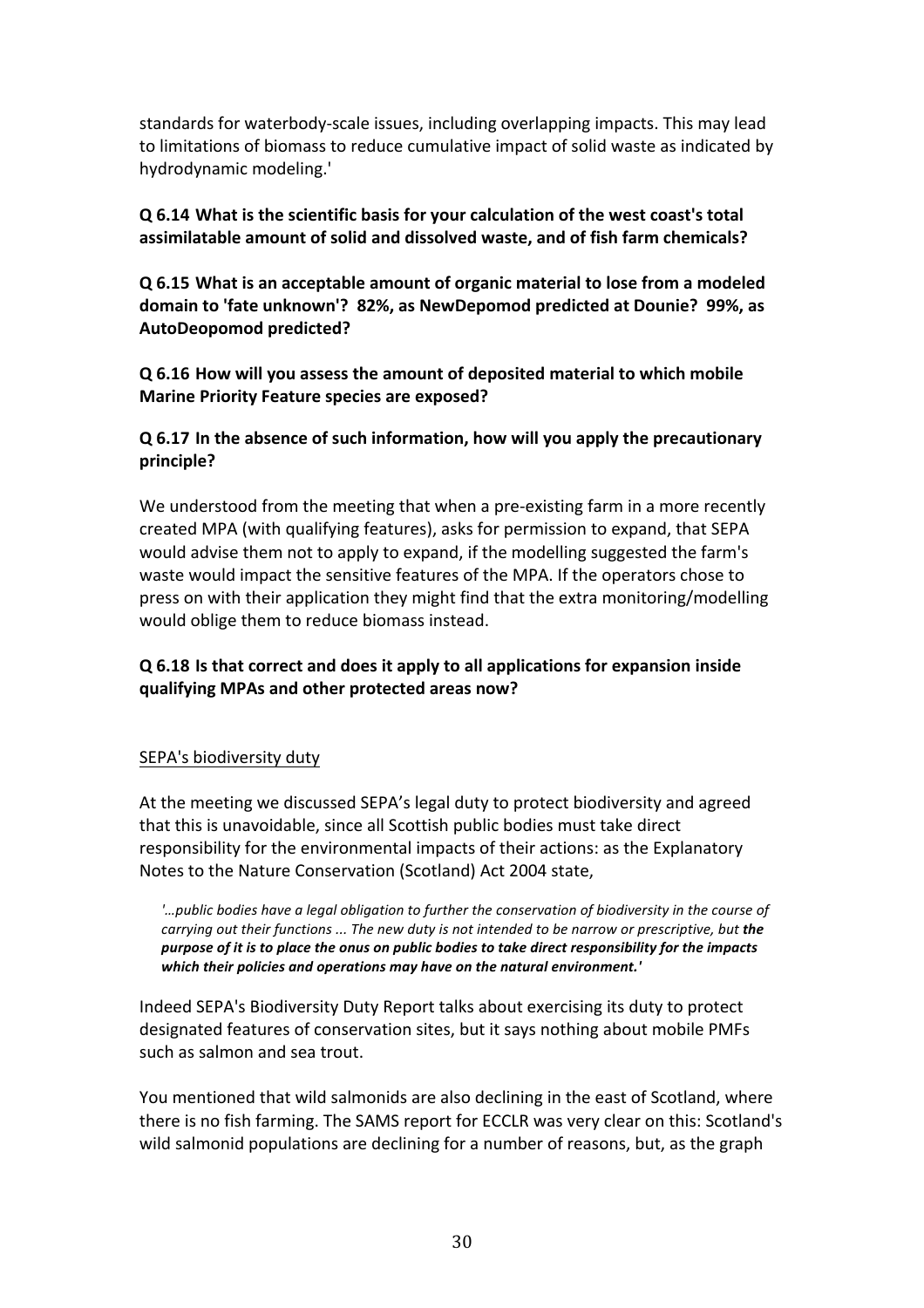

below (using rod catch data in the public domain) shows very clearly, the decline is most pronounced in the west coast aquaculture zone.

We explained that the biomass of fish in farms is the main factor affecting how many sea lice are encountered by wild salmonids in the coastal zone.

The SAMS report said:

'The legislative and voluntary frameworks that underpin the management of lice levels on farms are not transparent. They appear neither to be succeeding in controlling sea lice, nor capable of addressing the environmental effects of the lice.'

In the face of evolving resistance to chemicals and the growing problem of sea lice infestation of farmed fish, the only mechanism available to further the conservation of salmon and sea trout (both of which are Scottish Government PMFs) is to limit sea lice in fish farms by limiting biomass.

In your letter to FoSoJ you said:

*'SEPA* has a significant role in regulating fish farm developments under the provisions of the Water Environment (Controlled Activities) (Scotland) Regulations 2011, but these regulations are not appropriate to address the issue of containment and sea lice. These pressures are more appropriately addressed through the Aquaculture and Fisheries (Scotland) Act 2007 and the Town and Country Planning (Scotland) Act 1997, regulated by Marine Scotland and the local authorities *respectively.'* 

At the meeting we explained that SEPA is the only agency with the necessary power to alter farmed fish biomass and therefore control sea lice numbers. Neither Marine Scotland (ie the Fish Health Inspectorate), nor local authorities, are able to make farms modify their biomass for wild fish reasons, once they have planning permission. FHI are only legally concerned with farmed fish.

Since our meeting Argyll and Bute Council has released a consultation document on their response to RECC, with a draft written submission to RECC at the end (https://www.argyll-bute.gov.uk/moderngov/documents/s125557/Final PPSL Committee - Rural Economy and Connectivity Committee - Salmon Inquiry - 27.04.18 3ML0.1.pdf)

It makes clear why local authorities are unable to control sea lice numbers: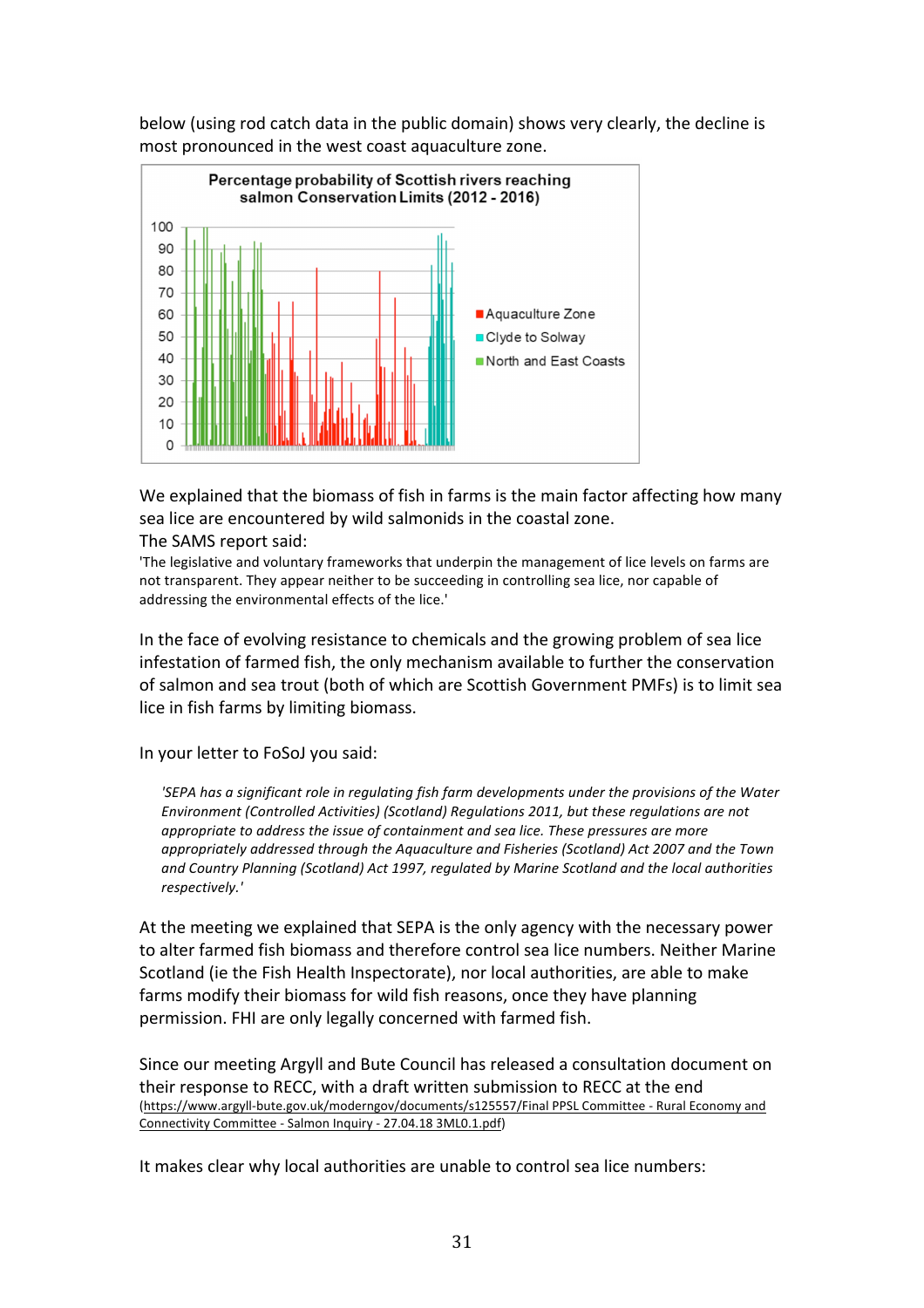'The most significant issue facing planning decision-makers in the case of salmon farms is the acceptability of *developments in the light of anticipated interactions with the wild salmonid environment. Methods relied on in* the past by fish farm operators for the treatment of sea lice by chemical means (bath treatments and in*feed treatments) are proving to be less effective as resistance increases…*

*'…even where (CoGP sea lice) thresholds prove capable of being adhered to, the trend towards larger production units with higher biomass levels than hitherto, presents additional hosts which result in more lice being present in the environment, even if CoGP standards are met on individual farms.* 

'More farmed fish present an increased incidence of sea lice in the marine environment, even where *control measures enable CoGP standards to be met.'*

'Planning authorities do not receive operational data from fish farm companies and do not have any role in *monitoring production activities on site.*

'Planning applications can only consider the various means by which operators intend to mitigate the effects of their developments on wild fish interests. They cannot guarantee those measures will necessarily be *effective, particularly given that there are off-site environmental factors which contribute to the incidence of sea lice, so levels may become elevated despite an operator's best endeavours.'*

*'Marine Scotland has recognised the severity of the sea lice issue in recent months by the introduction of its own* standards for the incidence of sea lice on farmed fish, with mandatory trigger levels prompting action on the part of operators. Whilst these provide something of a backstop in terms of protecting wild fish interests they have been introduced to address fish health on the farm and have not been devised in response to *wild fish interactions.'*

'Sea lice are an environmental wide issue presenting cumulative impact considerations, therefore their *consequences are not best addressed by individual planning applications, which present themselves on an ad hoc basis.* 

The issue of sea lice requires an area wide water body response which cannot be delivered by EMP's *associated* with individual applications.

Whilst new or expanded sites may become subject to EMP's, other long-standing sites, potentially with *more biomass or a history of elevated lice levels, may not present a similar opportunity to deploy EMP's,* simply because they are not subject to alterations requiring further planning permission.'

#### And the local authorities are ill-equipped:

'In terms of technical knowledge and scientific expertise neither officers, nor councillors are best placed to address wild fish issues'

and they are unable to assess the cumulative impacts of multiple farms: *'…any applications requiring Environmental Impact Assessment are required by the EIA Regulations to address cumulative impacts in association with other developments, so an applicant would be expected to address* wild fish interactions on a cumulative basis.' (From A&B Council's supplementary written evidence to ECCLR Committee: http://www.parliament.scot/S5\_Environment/Inquiries/003\_Argyll\_and\_Bute\_Supp.pdf)

There seems to be little evidence that applicants comprehensively assess the cumulative impact of new farms, as required by law.

In addition, not all fish farms need EIAs, and extensions to existing farms do not require them, as Mr Kerr wrote to FoSoJ last year:

'Generally the situation with fish farms is that we normally require EIA for new sites, but are less likely to do so for extensions or alterations to existing sites – unless they are in especially sensitive locations.'

#### In the A&BC written submission to the ECCLRC he went on:

*'In* other cases there is no express requirement for the applicant to provide cumulative information, although we would expect Marine Scotland in their consultation response to provide advice on likely cumulative effects *upon wild fish interests.'*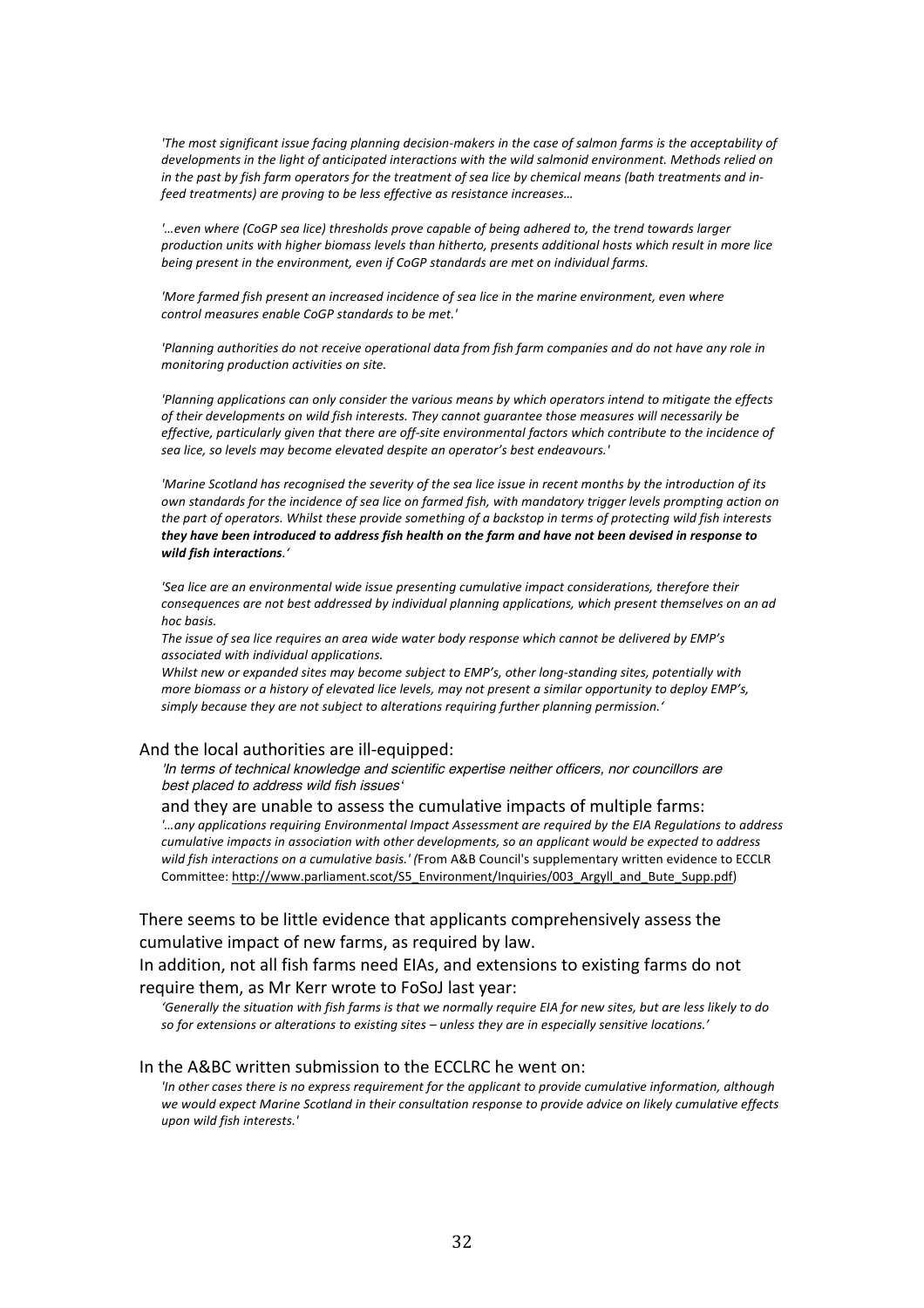However the minutes of the A&BC Aquaculture Liaison Committee show that the same council planning department is frustrated by the non-committal advice they routinely receive from Marine Scotland on wild fish impacts.

*The A&BC's written submission to the ECCLRC continues: '…the Planning Authorities responsible for aquaculture are agreed that EMP conditions afford the* 

*only means open to them to monitor the effectiveness of an operator's response to the incidence of sea lice arising from the operation of a particular site, and present the only opportunity to require monitoring data or to introduce sanctions in the event that lice numbers after mitigation become significantly more prevalent than envisaged at the application stage. That does not, however, mean that EMP's are the best means of monitoring the impact of sea lice from multiple sources upon a given water body.'*

Environmental Management Plans are*: '…not an appropriate means to provide an area wide response to the overall impact of sea lice' and 'many pre-existing sites (are) operating without EMP's, and without any prospect of such unless an application should be made to alter a farm in the future'.*

*'EMP's are resorted to by Planning Authorities given the lack of an overall area based approach to wild fish interests founded around cumulative impacts' … '…providing a somewhat random and ad hoc response to an issue which is ongoing…'*

*'They are in effect a sticking plaster, not a systematic means of assuring well-being in the wider environment.'*

'The new Fish Health Inspectorate (FHI) regime only considers the health and welfare of the farmed fish and therefore is not considered to adequately mitigate the risk to wild salmonids from sea lice on salmon farms.'

In your evidence to the RECC on the  $18<sup>th</sup>$  April you explained that a working arrangement drawn up in 2010 had defined which agencies would deal with which aspects of fish farm impacts. You said that Marine Scotland do marine assessments and therefore they had the responsibility for interactions with wild fish. This agreement between government departments cannot be of the same legal standing as every Scottish public agency's biodiversity obligation.

**Q 6.19 SEPA is obliged by law to conserve biodiversity. If it uses the CAR Regulations to set biomass in farms that exceed levels at which sea lice can be** properly controlled, resulting in harm to wild salmonid populations (an effect accepted by Marine Scotland, the SAMS report and the ECCLR committee), then **why would SEPA not be in breach of its biodiversity duty?** 

Acceptance of this responsibility was apparent in SEPA's Fish Farm Manual of 2005: *'in* certain instances to protect important wild salmonid stocks, SEPA will limit the biomass to that *which* can be treated at the site using an authorised sea lice medicine.' and *'...in* order to better protect wild salmonid stocks however, SEPA has adopted a Limiting Factor *approach to consenting marine caged fish farms. SEPA may, in determining biomass limits for sites* where proximity to important wild stocks is considered as a significant issue, impose a biomass *limit* equivalent to that biomass which can be effectively treated for sea lice infestations using an *authorised sea lice medicine.'*

Subsequent Acts of Parliament have not changed SEPA's biodiversity duty.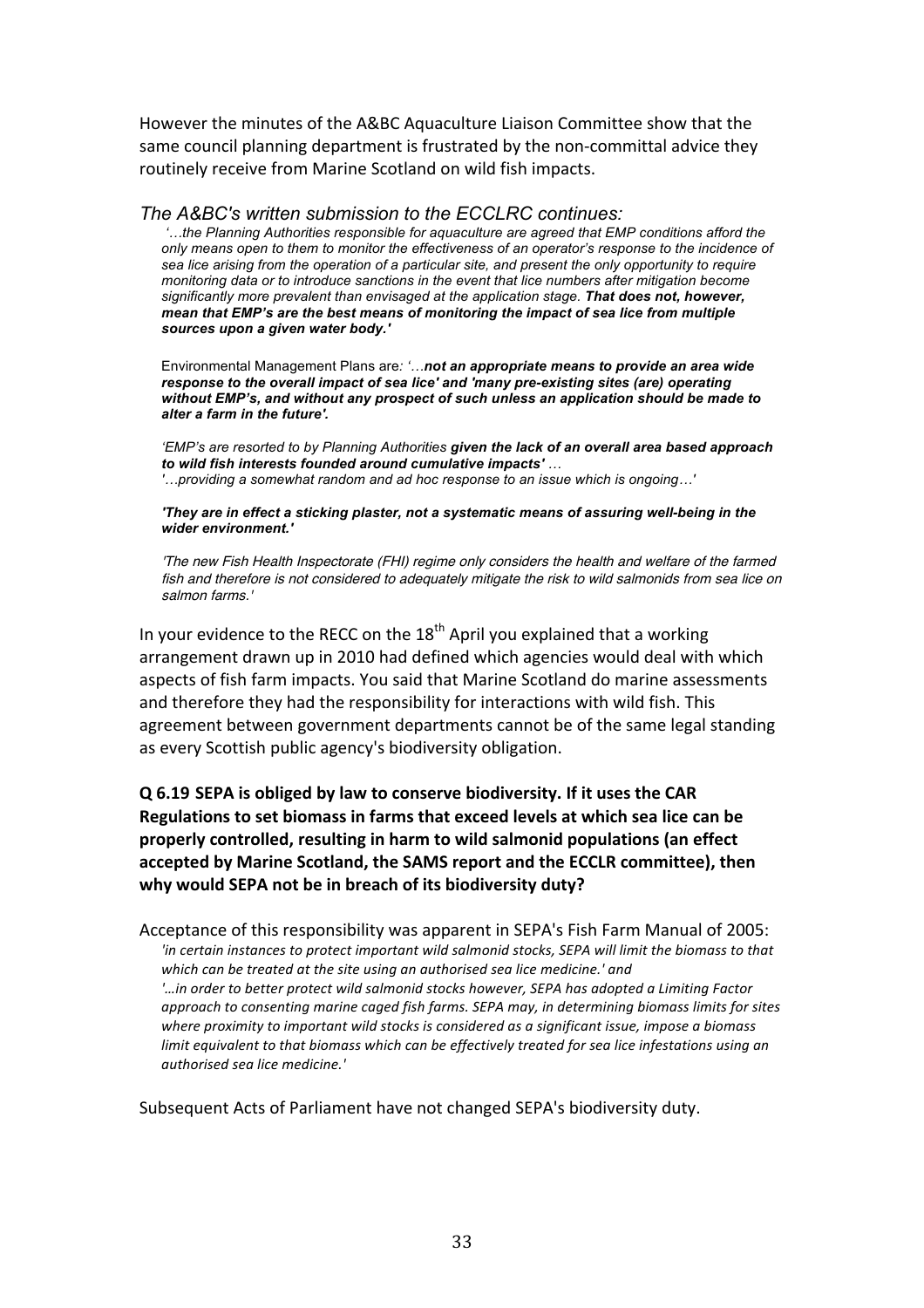# **Q** 6.20 If SEPA could limit biomass in 2005, to protect important wild salmonid stocks, please could you show us which parts of the subsequent legislation makes this no longer the case?

We appreciate that SEPA's stance on this may change and we note that Mr A'Hearn's letter to GD suggests a willingness to do so, saying that the new Sector Plan will include:

'supporting action to protect wild fish', and that,

'..we are open to taking account of the risk posed to wild fish in assessing the appropriateness of farm locations in our advice to local planning authorities and in our permitting process'.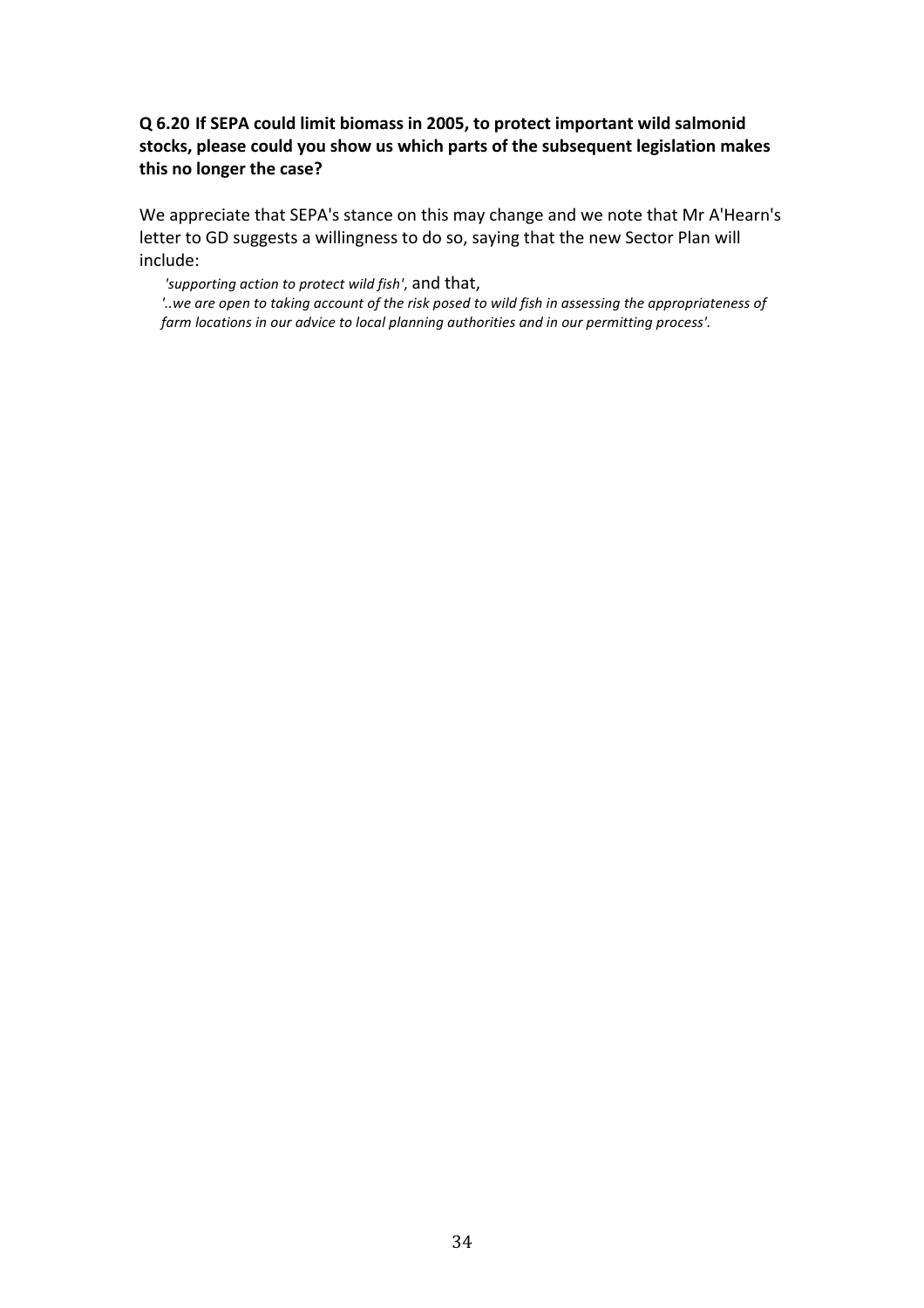#### **Section 7** What will SEPA do now?

The ECCLR Committee concluded that it,

*'is* not convinced SEPA (or any other agency) is effectively monitoring the environmental impact of *salmon fisheries...', and that*

*'further development and expansion must be on the basis of a precautionary approach and must be based on resolving the environmental problems. The status quo is not an option.*' (their emphasis)

We await the new aquaculture Sector Plan with interest. You explained that you are open to (eventually) revoking licences, if the Sector Plan's review + enhanced monitoring and analysis shows there is a need to do so. Meanwhile fish farm expansion will be forging ahead, as we pointed out.

It is clear that there are problems with aquaculture's impact on the environment the hydrodynamic models show this, PAMP2 shows it, SEPA's Shuna study shows it, the EMB Options Paper acknowledges it.

The Sector Plan licence review is going to be too slow to address many of these longstanding problems. In the interim it is surely appropriate to have a moratorium on expansion, until the REC committee's recommendations have been published and acted on, your Sector Plan has been published, the necessary licence reviews, chemical EQS reviews and field validation for NewDepomod and the hydrodynamic model have been completed, and other essential data has been gathered (eg on the sensitivities of Scottish species).

Even under these circumstances you are against a moratorium, saying that it would lock in the current biomass of those farms causing the greatest impacts. However, Mr A'Hearn's letter to Mr Dey shows that 42 biomass reductions were applied to CAR licences during the three-year period to the end of 2017.

**Q** 7.1 Please could you explain why a moratorium on expansion while CAR licence reviews are undertaken and essential data is collected and analysed, would **necessarily have the effect of locking in the biomass of the most damaging farms?**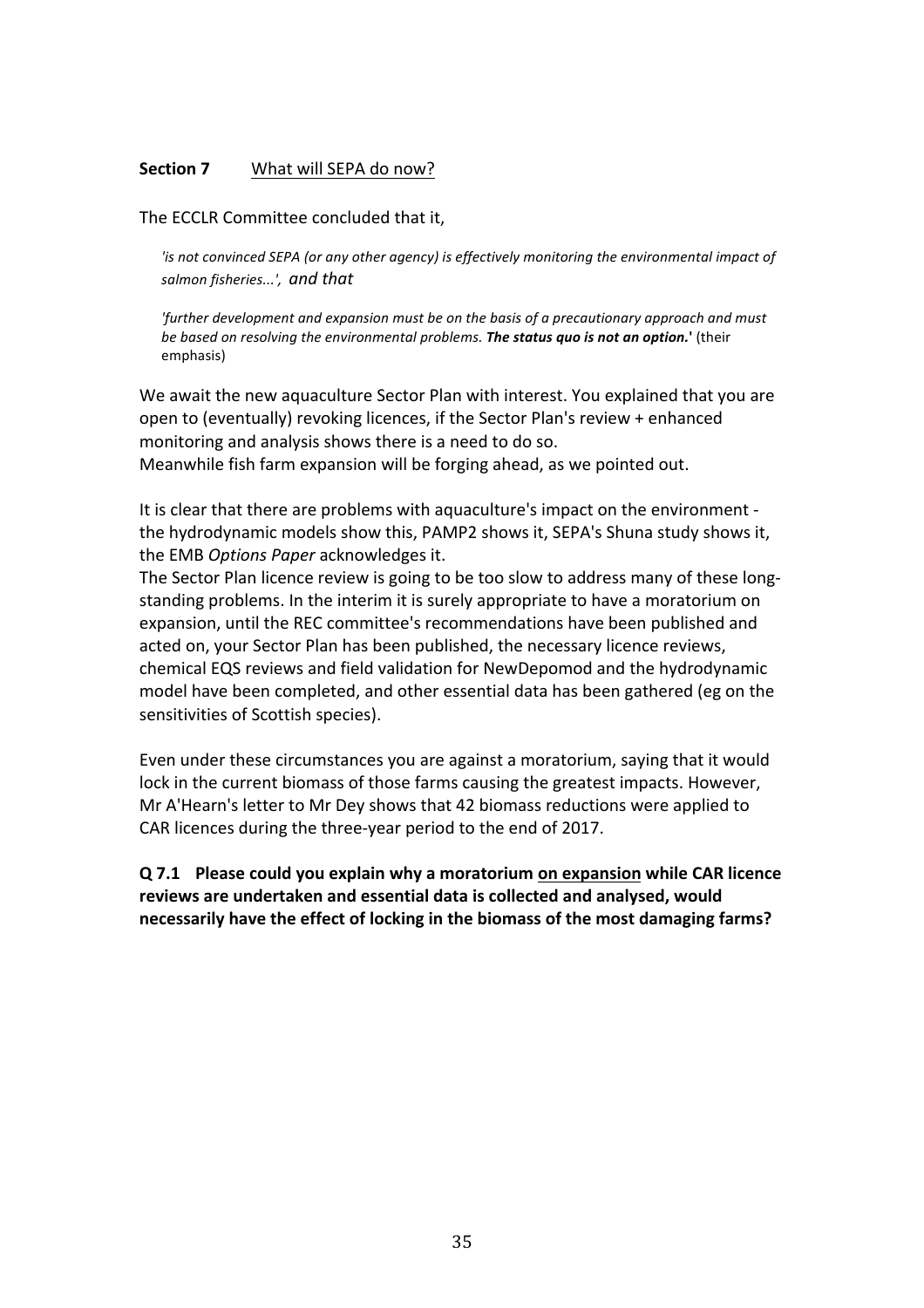# **Annex A** - Autodepomod's limitations

In the *NewDepomod Final Report* p 11:

*'Mayor et al.* (2010) published a statistical analysis of SEPA's fish farm monitoring *benthic data and concluded that, "...in isolation, current speed, water depth, and* farm size are not necessarily good predictors of benthic impact"'

This was published eight years ago yet these continued to be the measured data used by AutoDepomod to make predictions that form the basis of all biomass consenting.

Specifically, AutoDepomod cannot:

(page numbers refer to *'NewDepomod Final Report'* SAMS):

- Model large scale dispersion (Anne Anderson's letter to FoSoJ, 29 Jan 2018)
- Identify specific transport pathways and sensitive receptors (AA's letter)
- Deal with cumulative impact of several farms (or other interacting discharges) (AA's letter)
- Model how material will move once on the seabed or whether it would damage sensitive areas. (Andrew Berkeley p. comm)
- It uses current measurements taken only at the fish farm site. (AB p. comm)
- Current measurements are taken for only 14 days, then repeated until they add up to a year. *NewDepomod Final Report* p 45. *'In Scotland, at present, these' (15-day hydrodynamical inputs) ... constitute a major source of error in model predictions.'*
- The 1x1km grid is too small and skews the dispersion results because particles are not readmitted once they leave the modeled domain. (AB p. comm)
- p 37. *'Isolated experiments with domain size showed that the use of a 1 km domain caused, in some cases, an export bias....* **The use of larger domains...'** (ie by the improved model) '... caused not only the overall mass balance to be larger, but also the EQS footprint *to be larger.'*

p 37. When using a larger grid: 'At all sites an impact was observed, even in those cases with sufficiently fast flow (e.g. Ardgour, Noster (2015)) that no impact would *have been produced in the original version of the model.'*

(ie AutoDepomod's predictions allow too much organic waste to 'vanish' from the domain, never to return. At Dounie 99% of particles were predicted to leave this area in this way, after which they vanish to 'fate unknown'.)

- Particles are locked down once they've rested on the seabed for 4 days, never resuspended. (AB p. comm)
- There is no allowance for storms or other infrequent events that can resuspend particles. (AB p. comm)
- There is no allowance for burrowing animals to bury, expose or resuspend the sediment, which happens all the time, in all soft seabeds.
- The seabed is treated as flat, yet (p 28 *NewDepomod Final Report*): 'Bathymetry plays an important role in determining the extent and locations of impacts. In *the improved model footprints (are) not elliptical – as they typically, approximately were in the original version…'*

Depositing material on steep gradients in the improved model now.